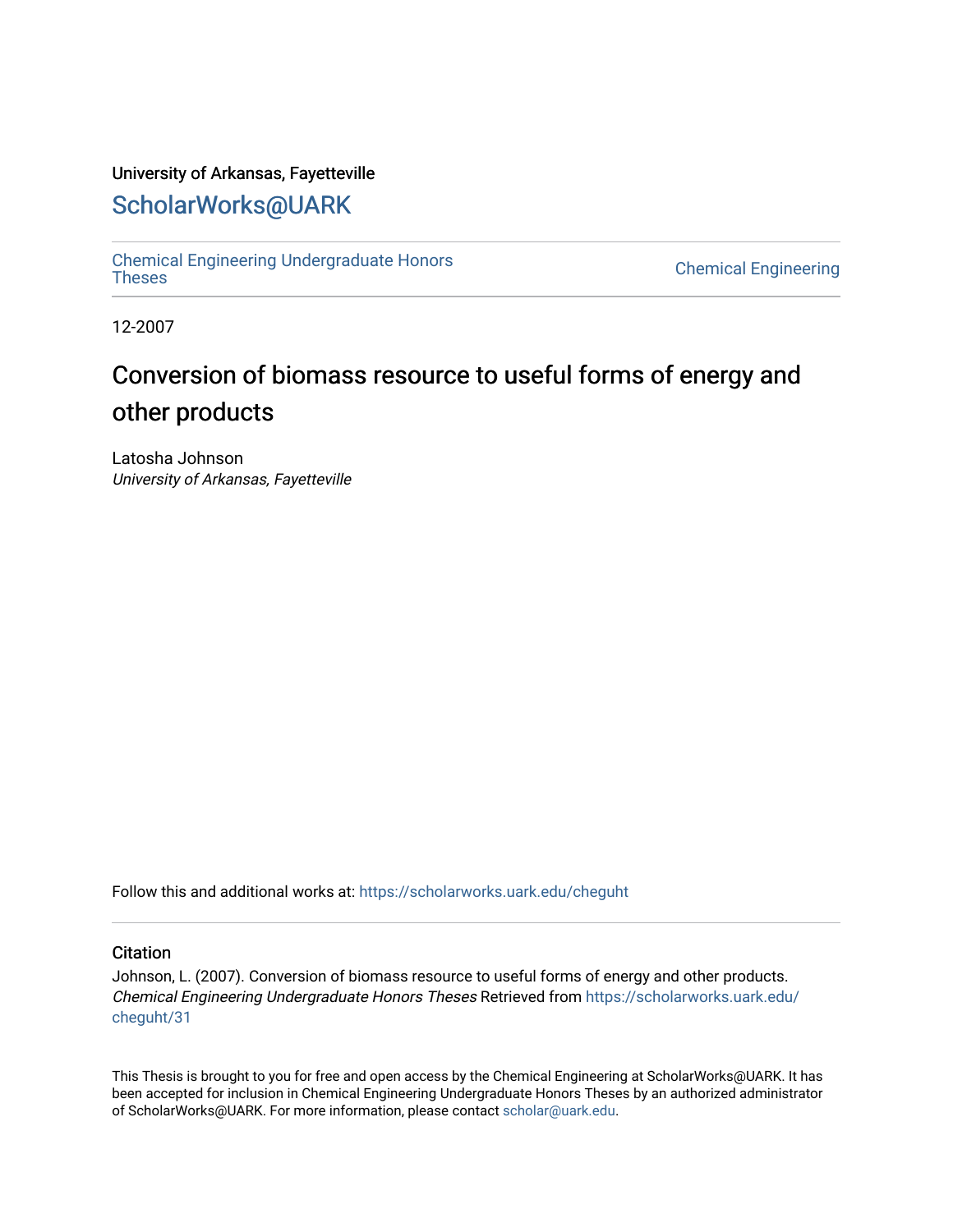#### **Honors Thesis**

For my honors project, I was apart of a design team competing in the WERC design competition with the task of converting a biomass resource to a useful form of energy and other products. Attached is the final report sent to WERC for the competition. Following is a summary of what I specifically did on the project.

Before returning early from Christmas break, I did some background research on renewable energy sources and technologies. Once we discovered that our feedstock was going to be mostly manure with some tree trimmings, the technology choices were narrowed to anaerobic digestion, pyrolysis, and gasification, but with the mixed feedstock anaerobic digestion was not feasible. After emailing WERC, we were told that the feed was going to have a 20% moisture content. At this point gasification was my main focus for the technology. I researched the pros and cons of gasification, including the process, what types of units were used, and the products to be made. With gasification there are many possible uses the produced syngas. I also investigated the possible products we could make. Methanol and ethanol were products we wanted to focus on, but for ease of operation and costs, it was decided to just convert the gas to electricity via combustion and boilers.

In the week before the semester started, I was volunteered to be the regulations expert for the team. I began by looking at the regulations concerning confined animal feeding operations. Once we had a technology, I could concentrate on the regulations that would be required for a plant. I concentrated on environmental regulations more than anything else, because I thought if the judges were going to ask any questions about regulations it would relate to environmental issues. I found both federal and state regulations for the air and water quality, and made sure we were going to comply with them. There were also other regulations that related to steam generation and gasification that had to be followed. Once gathering those regulations, I had to find which permits applied to us and would have to be obtained. Regulations regarding labor practices and safety requirements also had to be acknowledged. Community relations also had to be considered, i.e. the Community Right to Know Act. The regulations regarding electricity generation, especially from renewable sources, also needed to be identified, to support our design. For every relevant regulation I had to know what it was, how it applied, and who implemented it.

The economics analysis was also one of my responsibilities. After another team member obtained equipment prices for me, I calculated total investments, annual costs, profits, etc. State and federal financial incentives were also found to help make the project more economically feasible. Finally I also designed both the poster and the brochure for the project.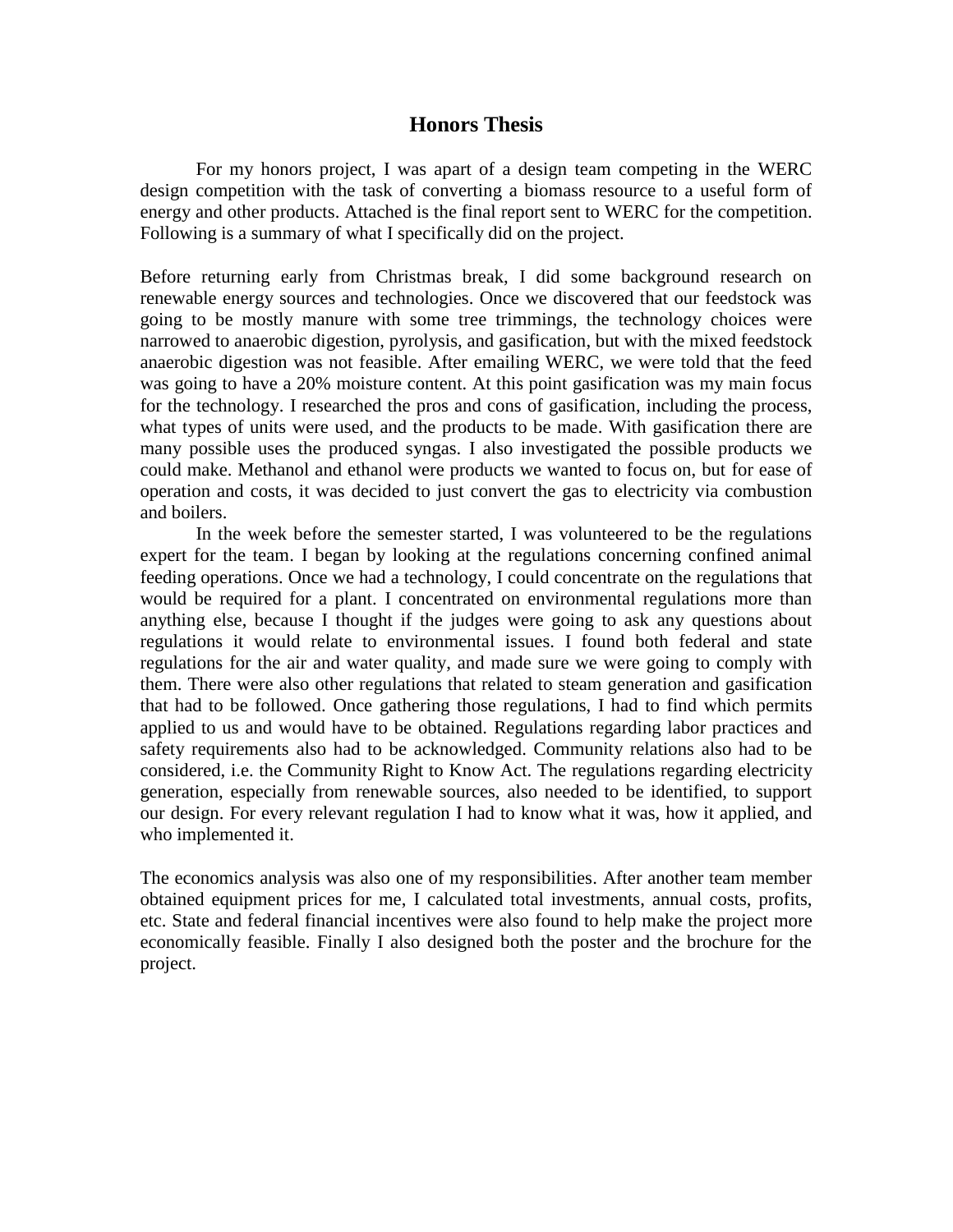## **CONVERSION OF BIOMASS RESOURCE TO USEFUL FORMS OF ENERGY AND OTHER PRODUCTS**



# **UNIVERSITY OF ARKANSAS**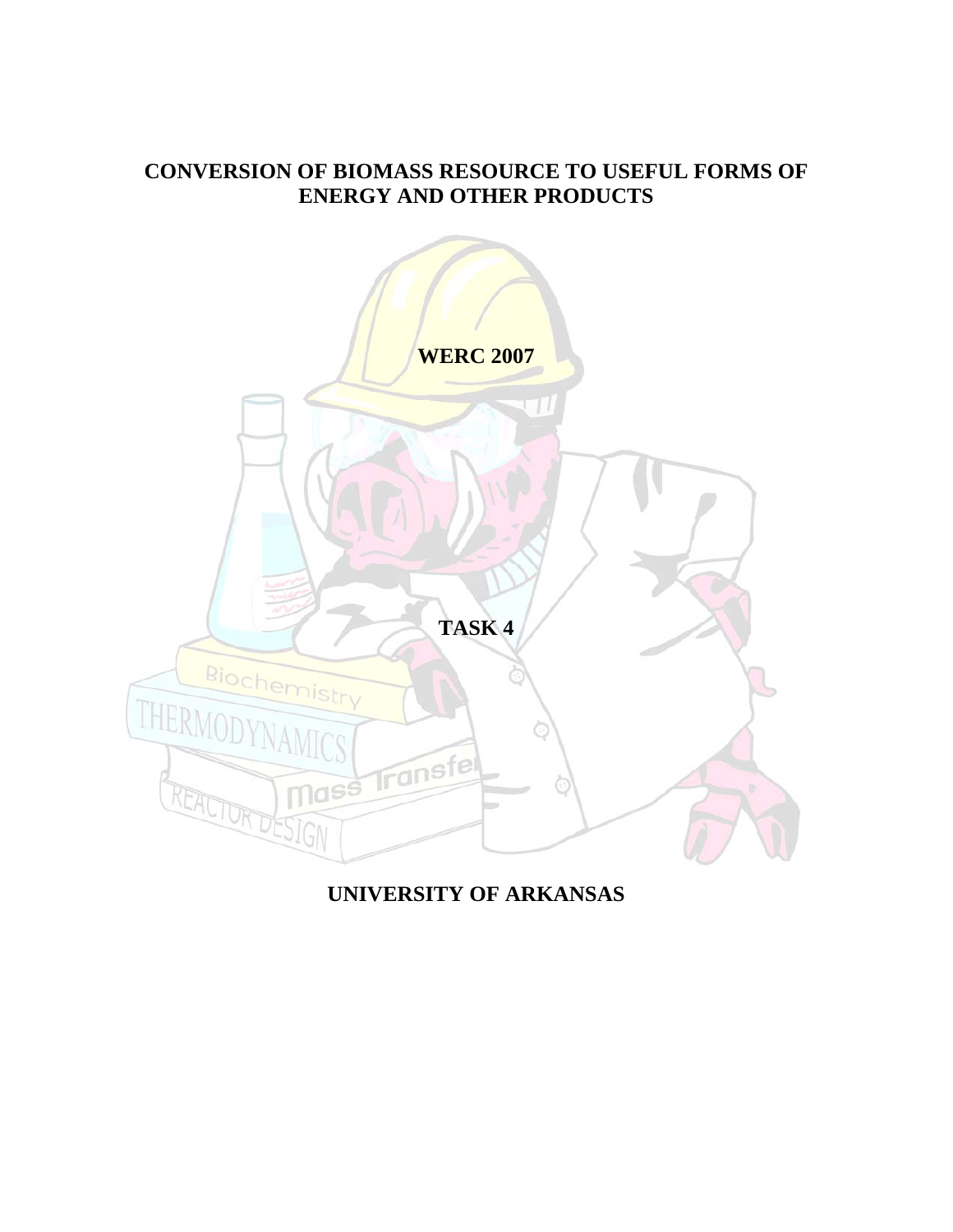# **CONVERSION OF BIOMASS RESOURCE TO USEFUL FORMS OF ENERGY AND OTHER PRODUCTS**

### **TASK 4**

University of Arkansas Fayetteville, AR

Team MANURE **M**aking **A**merica **N**atural **U**sing **R**enewable **E**nergy

Rory Bradney Steven Jennings Melissa Buckmaster Latosha Johnson Cole Colville Betty Phansiri

Spring 2007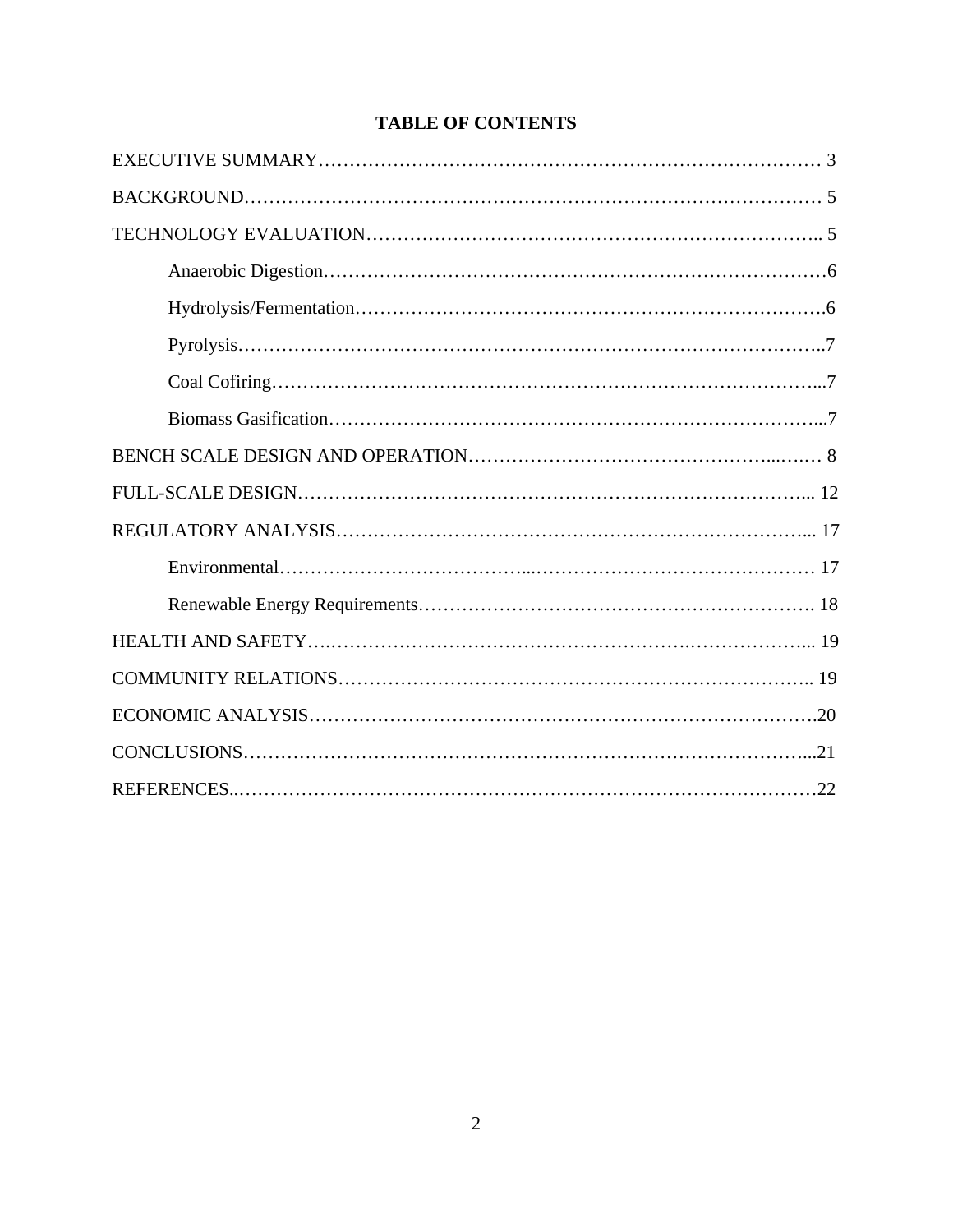#### **EXECUTIVE SUMMARY**

The United States is facing increasing pressure to find renewable energy sources due to rising energy costs. With world energy demand at an all time high, renewable energy has been thrust into the forefront of research as a means to mitigate this looming crisis. Throughout the United States, there is a large quantity of agricultural biomass that could be used to generate energy and lessen the dependence on diminishing resources. Specifically, animal feeding operations (AFOs) such as dairies generate large amounts of cow manure, which, when improperly handled, causes both air and water pollution. Currently, most manure is temporarily stockpiled and used as a fertilizer. Methane, a greenhouse gas, is emitted from these large piles and water pollution occurs from runoff as manure is field applied. This creates a huge pollution problem, but also presents an attractive opportunity.

 Several technologies were considered as options for converting this agricultural biomass into useful forms of energy. Fixed bed gasification was chosen as the most viable solution. It was chosen in lieu of competing technologies because of its ability to handle various feeds, but also because large amounts of relatively dry manure are stockpiled in the arid environment of the Southwest. The hot, dry climate creates low moisture content  $($   $\sim$  20% $)$  manure that can be effectively utilized in a gasification process. Team MANURE has designed a gasification power generation unit that processes this manure as well as various other agricultural biomass including nursery tree trimmings.

New Mexico has one of the largest dairy cow populations in the nation. It is home to about 340,000 cows which generate approximately seven and a half million tons of manure (wet basis) each year. This manure has the potential, at 20% efficiency, to generate ~85 MW of electricity.

The gasification unit was designed so that it could be implemented in rural settings. The average size of dairy farms in New Mexico is around 2,000 cows, with larger dairies having around 3,000 cows each. The Team MANURE gasification system was designed to handle the manure from two adjacent dairies with 6,000 cows total. A demographic study of the New Mexico dairy industry indicates that this is a feasible situation.

The gasifier facility converts the biomass into electricity and process heat. Two MW of electricity is produced by a steam boiler/turbine generator unit. This electricity powers both of the dairy farms and the excess electricity is sold into the power grid. This process also produces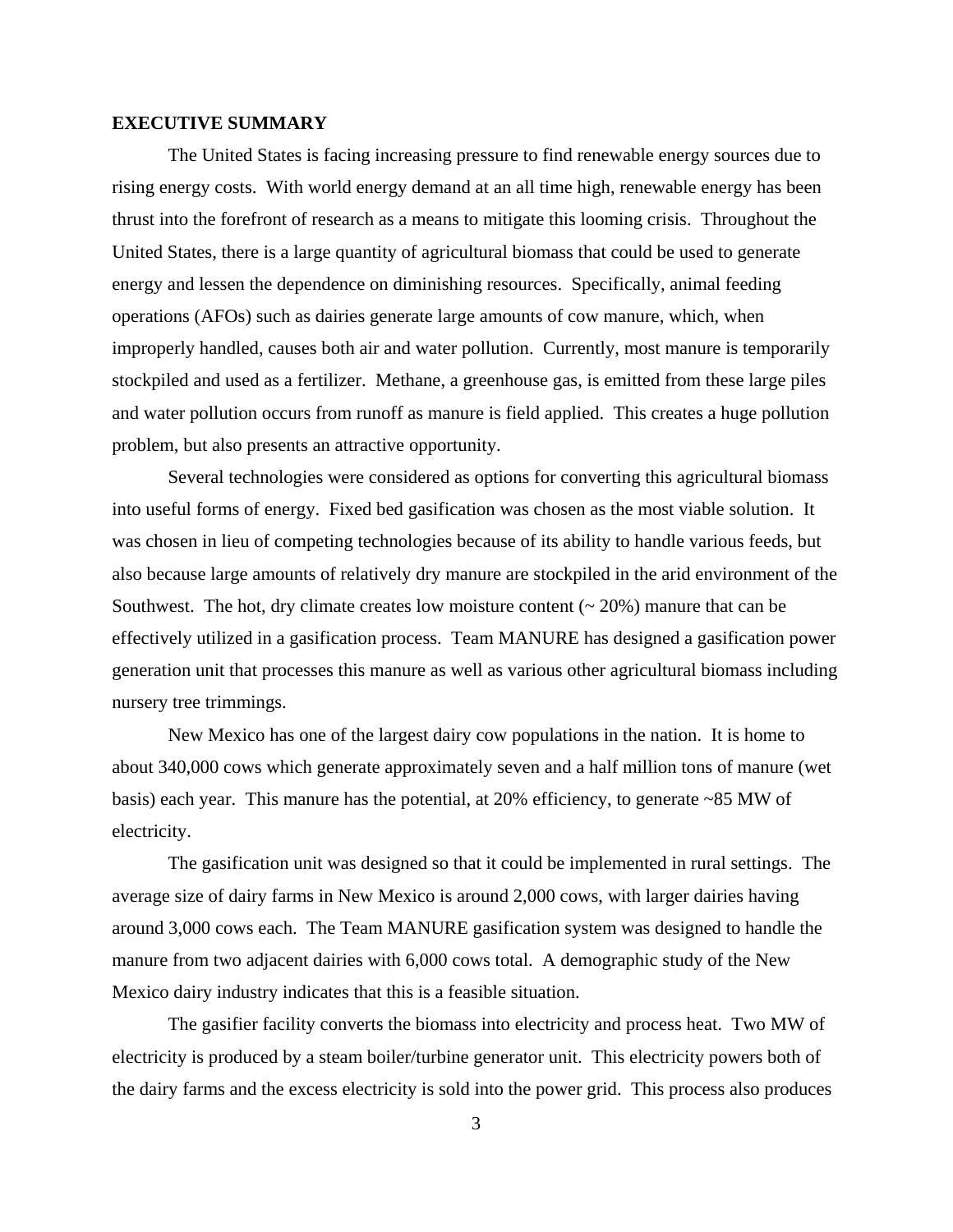about 3.5 MW of low level energy, at about 250 °F, which provides all of the heating requirements for the two dairies and offers the opportunity to export excess heat. This low level energy can be in the form of low pressure (approximately 15 psig) steam or hot water which can be utilized in many manufacturing facilities or residential settings.

An economic analysis of the process was conducted. The total capital investment is \$3.0 million with yearly operating costs of \$774,000. Utilities are required to have 6% (in 2007) annual retail energy sales from renewable energy. Renewable energy generated within New Mexico is given preference, other factors being equal. The utilities are also required to offer a 'green' pricing option for customers and develop a program to communicate the benefits and availability of this option. The mandated price paid by utilities for renewable energy is \$0.063/kWh for biomass projects according to the New Mexico Reasonable Cost Threshold for renewable energy established by the New Mexico Public Regulation Commission. Companion projects which utilize low level energy will improve the economics of Team MANURE's project significantly. With a suitable companion project which pays natural gas prices (\$3.50/MMBtu) for the 3.5 MW of low level energy, the project economics are: capital cost of \$3.0 million, yearly operating cost of \$775,000, and for a ten year project with a tax rate of 36%, the net present worth is \$1 million, the IRR is 18%, and the payout period is 3.5 years.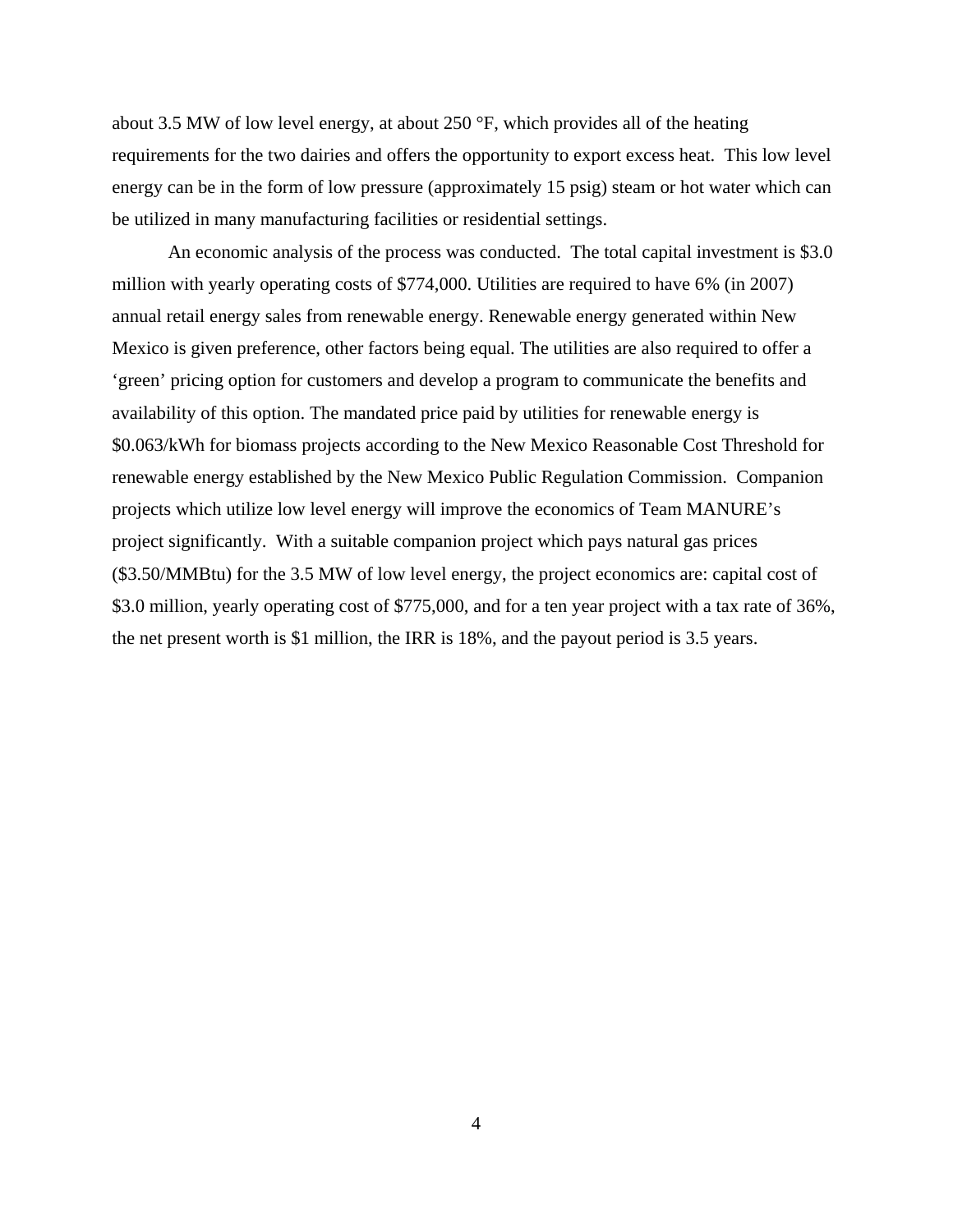#### **BACKGROUND**

According to the Environmental Protection Agency, forty percent of America's waterways still remain too polluted for fishing and swimming despite tremendous progress since Congress passed the Clean Water  $Act^1$ . Animal Feeding Operations (AFOs), such as dairies are a major contributor to this pollution. Waste from AFOs continues to degrade our nation's waters, threaten drinking water, and pollute the air<sup>1</sup>. "*Animal waste has the potential to contribute pollutants such as nutrients (e.g., nitrate, phosphorous), organic matter, sediments, pathogens (e.g., giardia, cryptosporidium), heavy metals, hormones, antibiotics and ammonia to*  the waters we use for drinking, swimming and fishing.<sup>2</sup>" AFOs are also a contributor to significant air pollution problems such as dust, smog, greenhouse gases, and odors<sup>2</sup>.

A single dairy cow produces about 120 pounds of wet  $(23 \text{ lb dry})$  manure every day<sup>3</sup>, which, if mismanaged, has the potential to cause significant pollution problems. However, if this manure is handled properly it is a valuable biomass resource. Biomass is the nation's largest renewable energy source. In 2002, 86% of the energy consumed in the United States was supplied by nonrenewable fossil fuels<sup>4</sup>. Biomass offers a sustainable alternative to conventional energy sources and provides many benefits such as national energy security, rural economic growth, and environmental benefits<sup>5</sup>.

New Mexico is one of the nation's largest milk producing states providing 4% of the 177 billion pounds of milk produced annually in the United States and is ranked seventh in the nation in terms of its dairy cow population, with about  $340,000$  cows<sup>6</sup>. New Mexico also ranks first in the nation in dairy farm size, with an average herd size of about 2,000 adult cows per farm<sup>5</sup>. Therefore, the premise of this study is the utilization of the biomass resources in New Mexico, specifically the large amounts of diary manure.

#### **TECHNOLOGY EVALUATION**

There are many different technologies that can be used to convert biomass into a useful form of energy. Several factors were considered in determining the most appropriate technical solution to the cow manure utilization problem. Each technology was evaluated with regard to the properties of feedstock needed, usefulness of products produced, economic feasibility, and ease of operation and maintenance. The following technologies, which are described below and summarized in Table 2, were considered as possible solutions to the problem: anaerobic digestion, hydrolysis/fermentation, pyrolysis, gasification, and co-firing.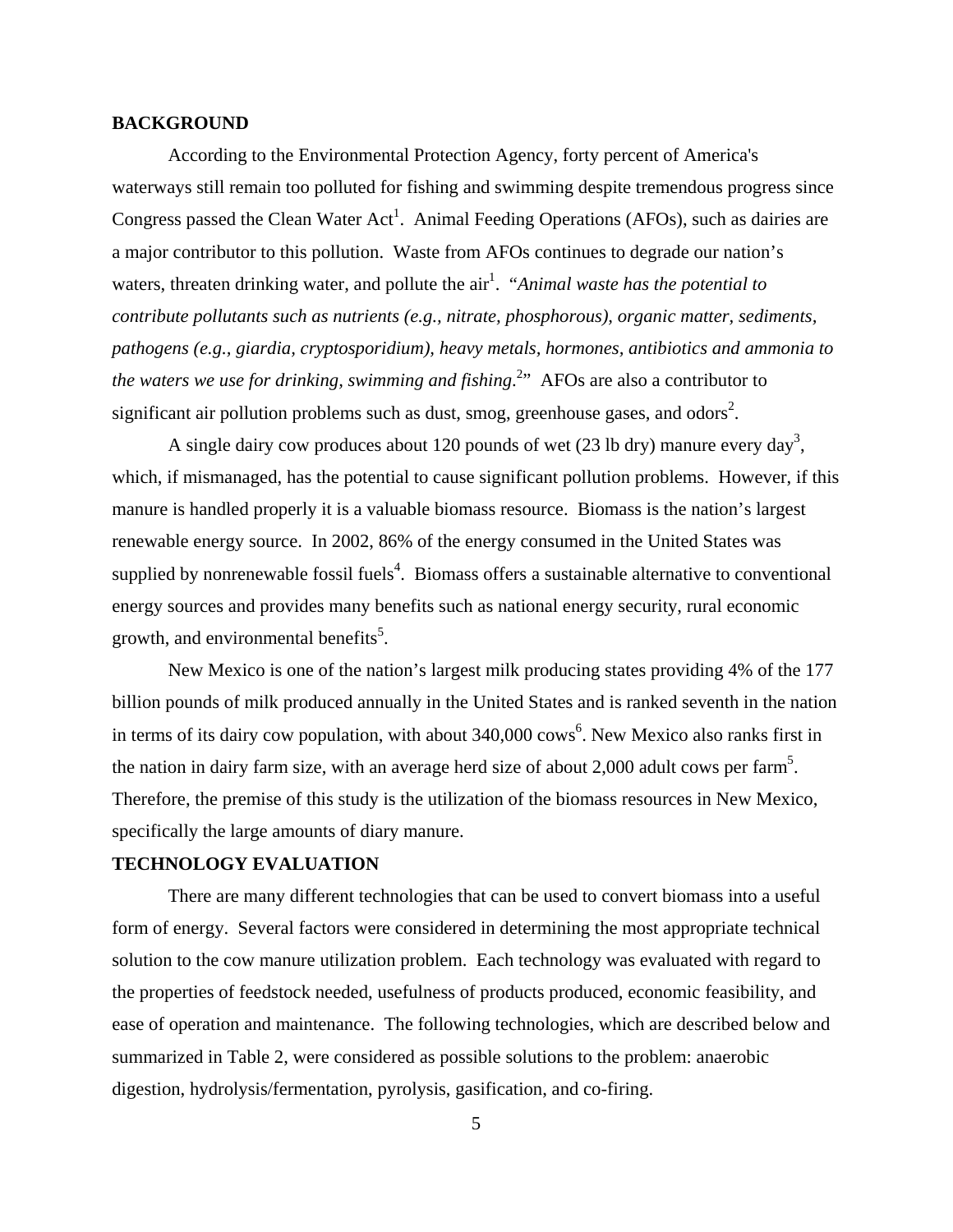#### **Anaerobic Digestion**

Anaerobic Digestion is a biological process that converts organic material under oxygenstarved conditions into a gas principally composed of methane and carbon dioxide. The process of anaerobic digestion occurs in three steps: hydrolysis, acid formation, and methane production. During hydrolysis, bacterial enzymes break down the organic material into simple sugars. The sugars are then converted to acetic acid, carbon dioxide, and hydrogen. Subsequently, the bacteria convert the acetic acid to methane and carbon dioxide and combine carbon dioxide and hydrogen to produce methane and water<sup>7</sup>. The following four digester designs are currently used to digest dairy manure: covered lagoon, complete-mix, plug-flow, and fixed-film<sup>8</sup>. Table 1 summarizes the pertinent characteristics of these digester designs. This technology is primarily used for wet dairy manure, and would require unreasonable amounts of water to be applied to the dried waste stream specified for the WERC problem.

| <b>Digester</b><br><b>Type</b> | <b>Description</b>                        | <b>Total</b><br><b>Solids</b> | <b>Hydraulic</b><br><b>Retention</b><br>time (days) | <b>Temperature</b> |
|--------------------------------|-------------------------------------------|-------------------------------|-----------------------------------------------------|--------------------|
| Covered                        | Impoundments with a gas-tight             | $<$ 2 %                       | $35 - 60$                                           | Ambient            |
| Lagoon                         | cover installed to capture the<br>biogas. |                               |                                                     |                    |
| Fixed-                         | Bacteria are immobilized on a             | $<$ 2 %                       | $2 - 4$                                             | Ambient/           |
| film                           | packing material within the reactor       |                               |                                                     | Mesophilic         |
|                                | vessel.                                   |                               |                                                     |                    |
| Complete                       | CSTR's where the digester                 | $3-10%$                       | $20 - 25$                                           | Mesophilic         |
| $-mix$                         | contents are mixed by mechanical          |                               |                                                     |                    |
|                                | agitation, or effluent or biogas          |                               |                                                     |                    |
|                                | recirculation.                            |                               |                                                     |                    |
| Plug-flow                      | Unmixed systems where waste               | $10-14%$                      | $20 - 30$                                           | Mesophilic         |
|                                | flows as a plug through a                 |                               |                                                     |                    |
|                                | horizontal reactor.                       |                               |                                                     |                    |

Table 1. Types of Anaerobic Digesters<sup>8</sup>

#### **Hydrolysis/Fermentation**

Hydrolysis/Fermentation is a biomass to energy process that involves the hydrolysis of cellulose into glucose. The glucose is then fed to a fermenter where it is converted into ethanol by microorganisms. A "pretreatment" is often employed as a means to expose the cellulose by separating it from hemicelluloses and lignin<sup>9</sup>. The following pretreatment techniques are currently being used and/or developed: concentrated acid, high temperature/dilute acid, and clean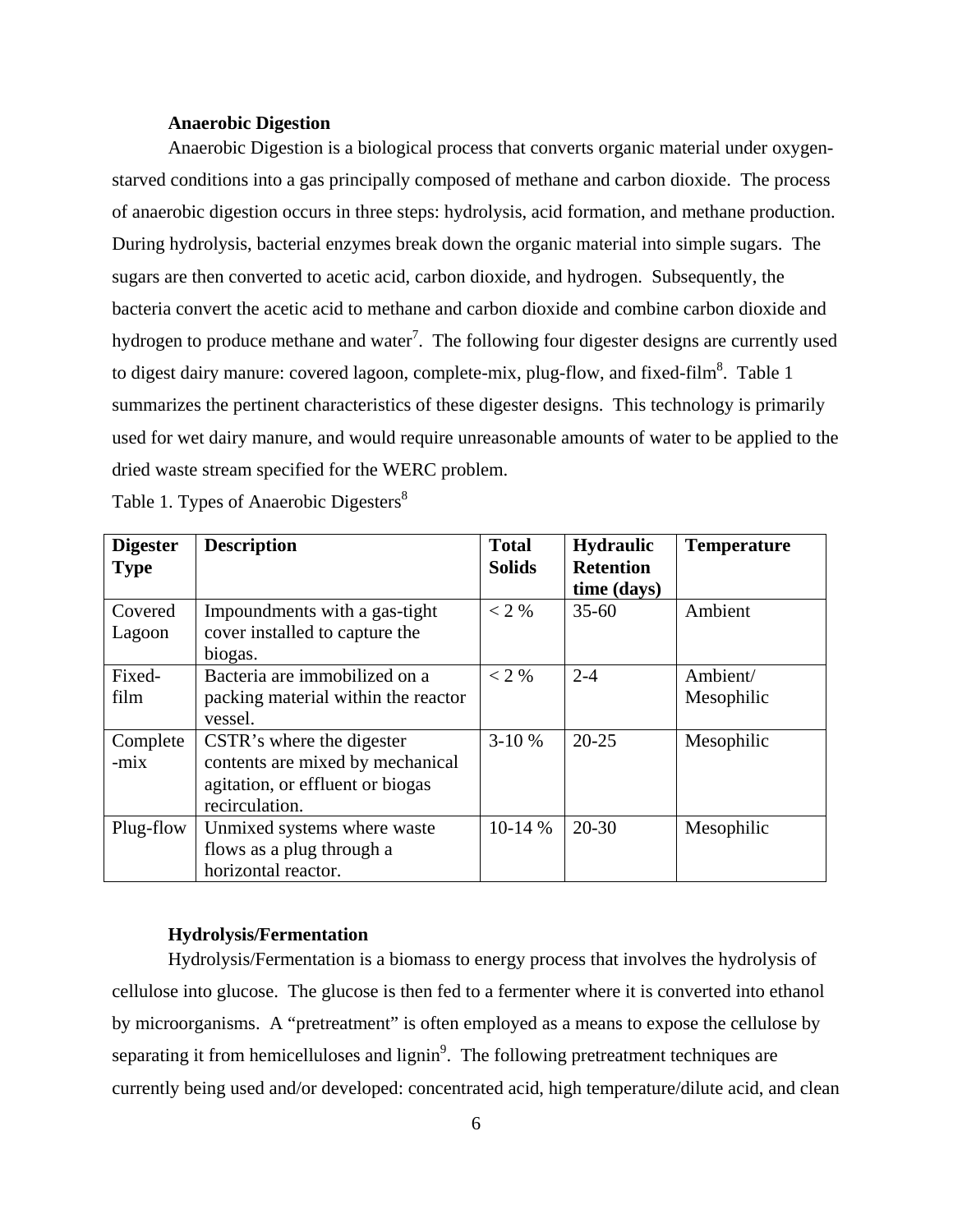fractionation. However, these pretreatment techniques are not cost effective<sup>10</sup>. Also, the second hydrolysis step, which is normally accomplished by using an enzyme catalyst, is too costly. It is estimated that for this entire process to be economically viable, the cost of producing the enzymes needs to be reduced by a factor of ten $^{11}$ .

#### **Pyrolysis**

Pyrolysis, another biomass to energy technology option, involves heating the biomass in an anaerobic environment to produce primarily liquid hydrocarbons called pyrolysis oil or biooil. The bio-oil produced by biomass pyrolysis is a dark brown liquid which has a heating value about one-half that of conventional fuel oil<sup>12</sup>. Pyrolysis is typically performed under pressure and at operating temperatures above 750 °F. Also, pyrolysis requires drying of feed material to less than 10% moisture, and the feed must also be ground to small particle sizes. The product liquids from pyrolysis contain significant amounts of organic acids, precluding their use as fuel for internal combustion engines. Conversion of pyrolysis oils to bio-fuels or chemicals for industrial applications requires hydrogenation of these organic acids. Hydrotreating pyrolysis oil consumes large amounts of hydrogen, limiting economic feasibility.

#### **Coal Cofiring**

Cofiring is another option for converting biomass to electricity by adding biomass as a partial substitute fuel in existing coal-fired boilers<sup>13</sup>. The biomass, which can be substituted for up to 20% of the coal used in the boiler, is combusted with the coal. By using biomass as a substitute fuel, nitrogen oxide, sulfur oxide, and greenhouse gas emissions will all be reduced $14$ . The most significant disadvantage of this technology is the transportation costs of moving the biomass from the farm to a coal fired power plant.

#### **Biomass gasification**

Biomass gasification is the process of converting solid biomass into a gaseous fuel. The fuel gas produced by gasification has a heating value ranging from 10 to 50% of the heating value of natural gas. Gasification is probably the most flexible biomass to energy technology as the fuel gas produced can be used directly as a fuel for heating applications, used for the production of electricity, or used as a synthesis gas for the production of liquid fuels, chemicals, or hydrogen<sup>12</sup>. Also, gasification systems are able to handle mixed feedstocks as long as the feedstocks have a moisture content of less than  $30\%$ <sup>7</sup>. Two main types of reactors used for biomass gasification are fixed bed and fluidized bed. In a fixed bed gasifier, the incoming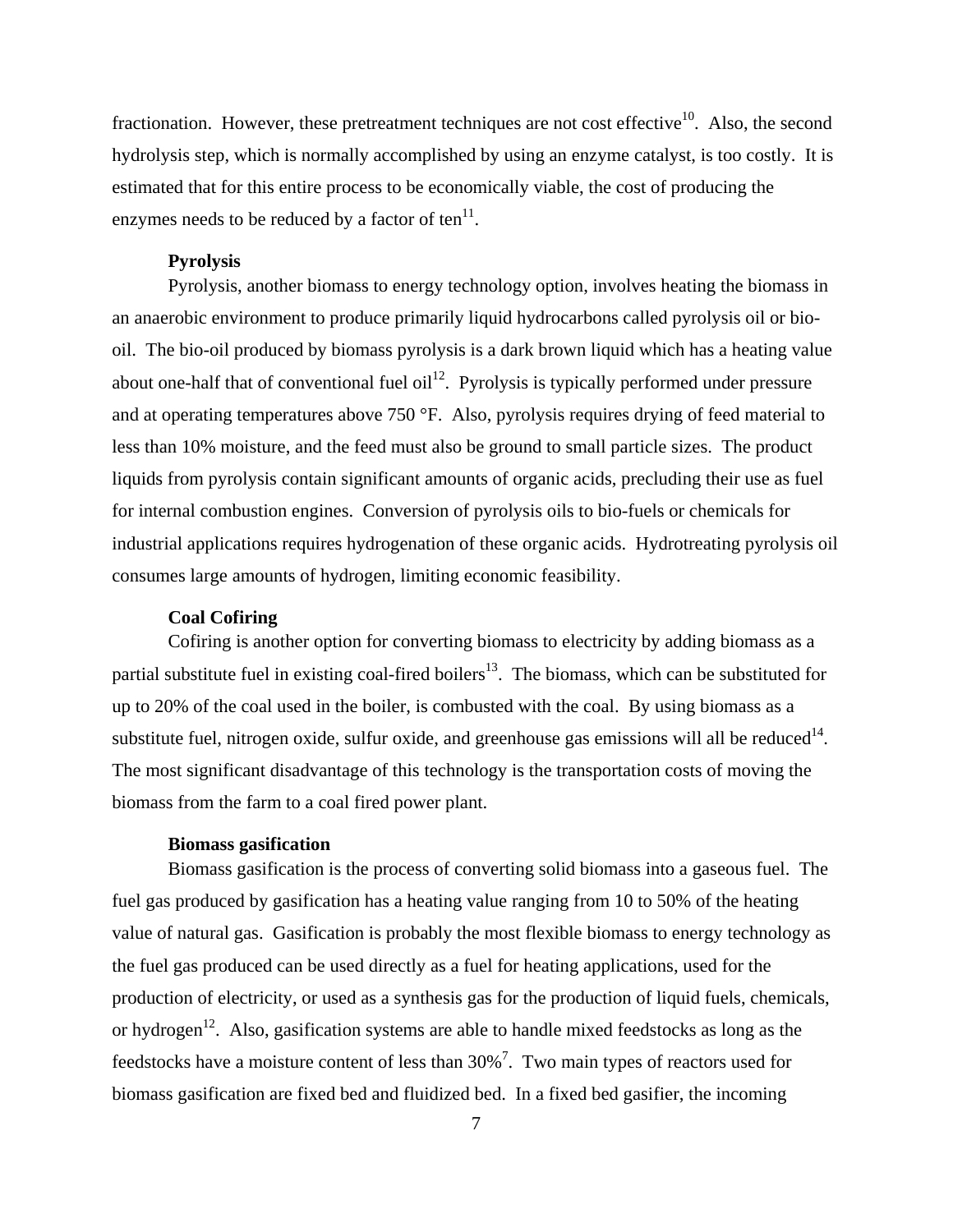biomass is moved as a pile through a chamber where the biomass is reacted with an oxidant to heat the biomass to an appropriate temperature to produce synthesis gases. In a fluidized bed reactor, biomass particles are fluidized in a bed of inert material (typically sand).

| <b>Technology</b>             | <b>Advantages</b>            | <b>Disadvantages</b>        |  |  |  |  |
|-------------------------------|------------------------------|-----------------------------|--|--|--|--|
|                               | -Reduces odors               | -Feedstock needs to be wet  |  |  |  |  |
| Anaerobic Digestion           | -Reduces pathogens           | -Cannot handle mixed        |  |  |  |  |
|                               |                              | feedstocks                  |  |  |  |  |
|                               |                              | -Not economical             |  |  |  |  |
| Hydrolysis/Fermentation       | -Produces Ethanol            | -Manure has never been used |  |  |  |  |
|                               |                              | as a feedstock.             |  |  |  |  |
|                               | -Can handle mixed feedstocks | -Requires less than 10%     |  |  |  |  |
| Pyrolysis                     |                              | moisture content feedstock  |  |  |  |  |
|                               |                              |                             |  |  |  |  |
|                               | -Can handle mixed feedstocks |                             |  |  |  |  |
| <b>Fixed Bed Gasification</b> | -Easier to operate than      | -Requires large local       |  |  |  |  |
|                               | fluidized bed reactors       | feedstock availability      |  |  |  |  |
|                               | -Many uses for product gas   |                             |  |  |  |  |
| <b>Fluidized Bed</b>          | -Can handle mixed feedstocks | -Requires large local       |  |  |  |  |
| Gasification                  | -Many uses for product gases | feedstock availability      |  |  |  |  |
|                               |                              | -Difficult to operate       |  |  |  |  |
|                               | -Reduces sulfur oxide        |                             |  |  |  |  |
|                               | emissions                    | -Can only be applied at     |  |  |  |  |
| Cofiring                      | -Reduces nitrogen oxide      | facilities with existing    |  |  |  |  |
|                               | emissions                    | coal-fired boilers.         |  |  |  |  |
|                               | -Avoidance of landfills      |                             |  |  |  |  |

Table 2. Summary of Biomass to Energy Technologies

 Fixed bed gasification was selected as the best solution for the current task for the following reasons:

- 1. Gasification is able to handle mixed feedstocks.
- 2. Gasification will handle 20% moist manure; whereas, anaerobic digestion will not.
- 3. Fixed bed gasification is practical to operate on a dairy farm, whereas fluidized bed gasification is not.

#### **BENCH SCALE DESIGN AND OPERATION**

 The bench scale gasifier was designed to demonstrate efficient production of energy (in the form of hot, combusted gas) and to demonstrate that partially dry cow manure can be successfully gasified in a relatively simple gasifier. The bench scale gasifier was also designed to handle a mixture of partially dry manure and tree trimmings. A process flow diagram of the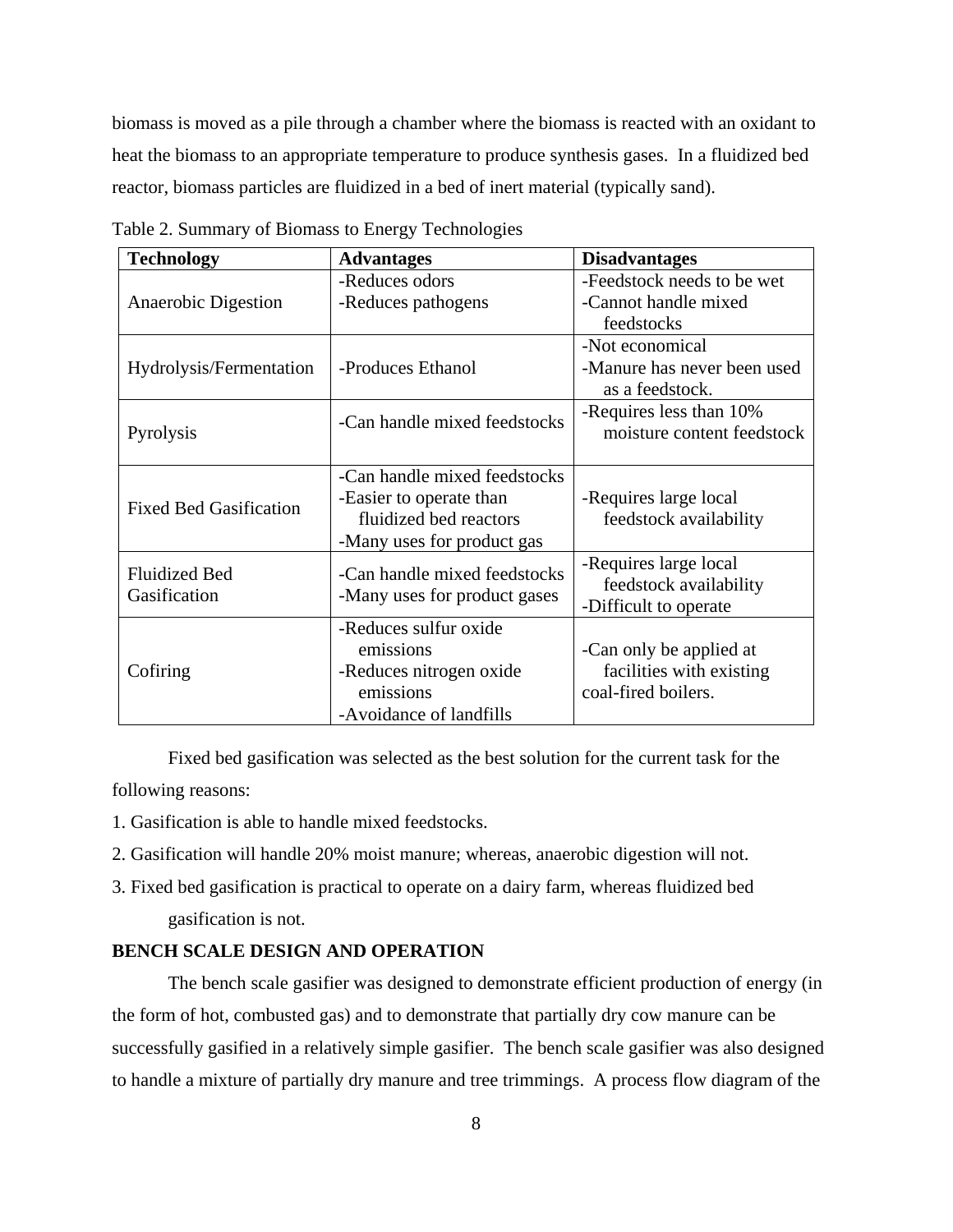bench scale unit is shown in Figure 1, and the stream attributes table for the bench scale is included as Table 3, below. The bench scale steam attributes table is based on calculated estimates, not on experimental data.



Figure 1. Process Flow Diagram for Team MANURE's Bench Scale Gasification Unit

| Stream#                                                 | 1            | $\overline{2}$ | 3         | 4        | 5        | 6           | 7            | 8        | 9            |
|---------------------------------------------------------|--------------|----------------|-----------|----------|----------|-------------|--------------|----------|--------------|
| Manure Solids (lb/hr)                                   | $\Omega$     | $\Omega$       | 0         | 24       | $\Omega$ | 11.7        | $\Omega$     | $\theta$ | $\theta$     |
| $O_2$ (lb/hr)                                           | $\mathbf{0}$ | 52             | 30.5      | $\theta$ | $\theta$ | $\theta$    | $\theta$     | 30.5     | $\theta$     |
| $CO2$ (lb/hr)                                           | $\theta$     | $\overline{0}$ | 21.2      | $\theta$ | $\theta$ | $\theta$    | $\theta$     | 21.2     | $\Omega$     |
| $H2O$ (lb/hr)                                           | $\theta$     | $\overline{0}$ | 18.1      | 6        | $\theta$ | $\theta$    | 120          | 138      | $\theta$     |
| $N_2$ (lb/hr)                                           | $\theta$     | 176            | 176       | $\theta$ | 0.024    | $\Omega$    | $\Omega$     | 176      | $\theta$     |
| Propane (lb/hr)                                         | 6.67         | $\Omega$       | $\Omega$  | $\Omega$ | $\Omega$ | $\Omega$    | $\Omega$     | $\Omega$ | $\Omega$     |
| Total Flow (lb/hr)                                      | 6.67         | 227.1          | 245.4     | 30       | 0.024    | 11.7        | 120          | 365      | $\Omega$     |
| $Cr$ (ppm)                                              | $\Omega$     | $\overline{0}$ | $\theta$  | 2.1      | $\Omega$ | 4.3         | 0            | $\Omega$ | $\Omega$     |
|                                                         |              |                |           |          |          |             |              |          |              |
| Volumetric Flow Rate (cfm)                              | 1.02         | 49.4           | 200       | 0.017    | 0.0056   | $\mathbf x$ | $\mathbf{x}$ | 105      | $\mathbf{x}$ |
| Temperature (°F)                                        | 70           | 70             | 1472      | 70       | 70       | 70          | 70           | 212      | 212          |
| Pressure (atm)                                          | 1 atm        | 1 atm          | $-1$ " WC | 1 atm    | $2"$ WC  | 1 atm       | atm          | 1 atm    | 1 atm        |
| Stream 9 is equal to any excess quenching water fed in. |              |                |           |          |          |             |              |          |              |

Table 3. Bench Scale Stream Attributes Table

The bench scale gasifier will be fed from a 1  $\text{ft}^3$  feed hopper, which will be purged with nitrogen. The lid of the hopper will be sealed with a gasket. A 1 ½" diameter 316 stainless steel auger (A-101) feeds the manure and tree trimmings into the gasifier. Prior to introduction into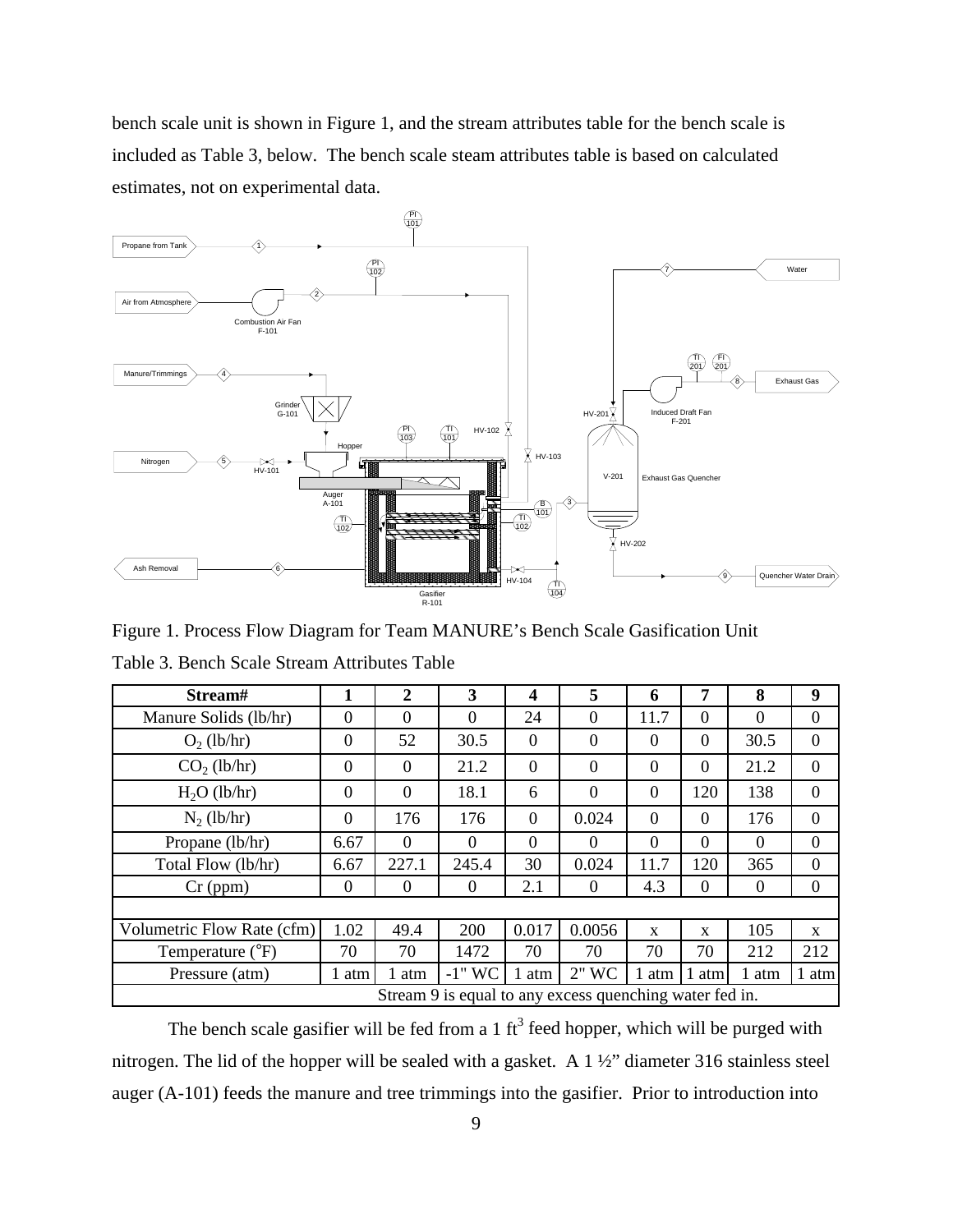the auger the manure and tree trimmings will be ground to pass  $\frac{1}{4}$ " sieve. The feed entering the gasifier (R-101) will be distributed over a heated bank of tubes (1" OD, 7/8" ID, 4 horizontal rows with 6, 5, 6 and  $5 - 22$  total - from top to bottom, in a staggered arrangement) as it is showered from the sloped feed tube. Figure 4 shows the first row of tubes. The gasification occurs in an oxygen deficient environment at  $\sim 1470$  °F. The feed-filled auger, and a slight vacuum within the pyrolysis zone will prevent backflow of gases from the pyrolysis zone.

Propane will be used to start-up the bench scale unit. The propane will mix with air below the combustion air inlet distributor and be lit by a hot surface igniter. These hot gases will then be pulled through the tube banks, by the induced draft fan (F-201), which will heat the tubes during start-up. After the gasifier is heated to about 1470 ºF, the propane flow will slowly be reduced as manure is fed to the gasifier and pyrolysis gases are produced in quantities sufficient to sustain the combustion. Also, during start-up, six 700 W strip heaters (see Figure 3) will be used to reduce start-up time to achiever operating temperature.

 A slight negative pressure (about 1-2" water column) will be maintained on the inner chamber of the gasifier so that the pyrolysis gases are pulled from the pyrolysis chamber into the combustion chamber. A forced draft fan will provide the pressure to force the combustion air through the air inlet pipe and the combustion air distributor. A water manometer on the discharge of the forced draft inlet fan will be used to measure the flow rate of combustion air through the inlet pipe and the perforated combustion air distributor. Thermocouples will be used to measure the following temperatures: combustion air, gasification chamber, combustion chamber, water scrubber inlet, and water scrubber outlet. The exhaust gas will enter a quencher (V-201) where the gases are cooled before they enter the induced draft fan (F-201).

 Safety was paramount to the design of the bench scale. After the initial drawings for the project, the team discussed modifications and precautions which needed to be implemented to increase safety. The design was altered to incorporate these measures. Then, a safety audit by several faculty and staff, which included the safety coordinator and a professor of process chemical safety from the Chemical Engineering department, was conducted. The design and operating procedures were reviewed by this group, and the process design was once again changed to incorporate the recommended changes. The most important changes in the safety review were the elimination of a compressed air cylinder for feeding the combustion air and the addition of a water sealed lid.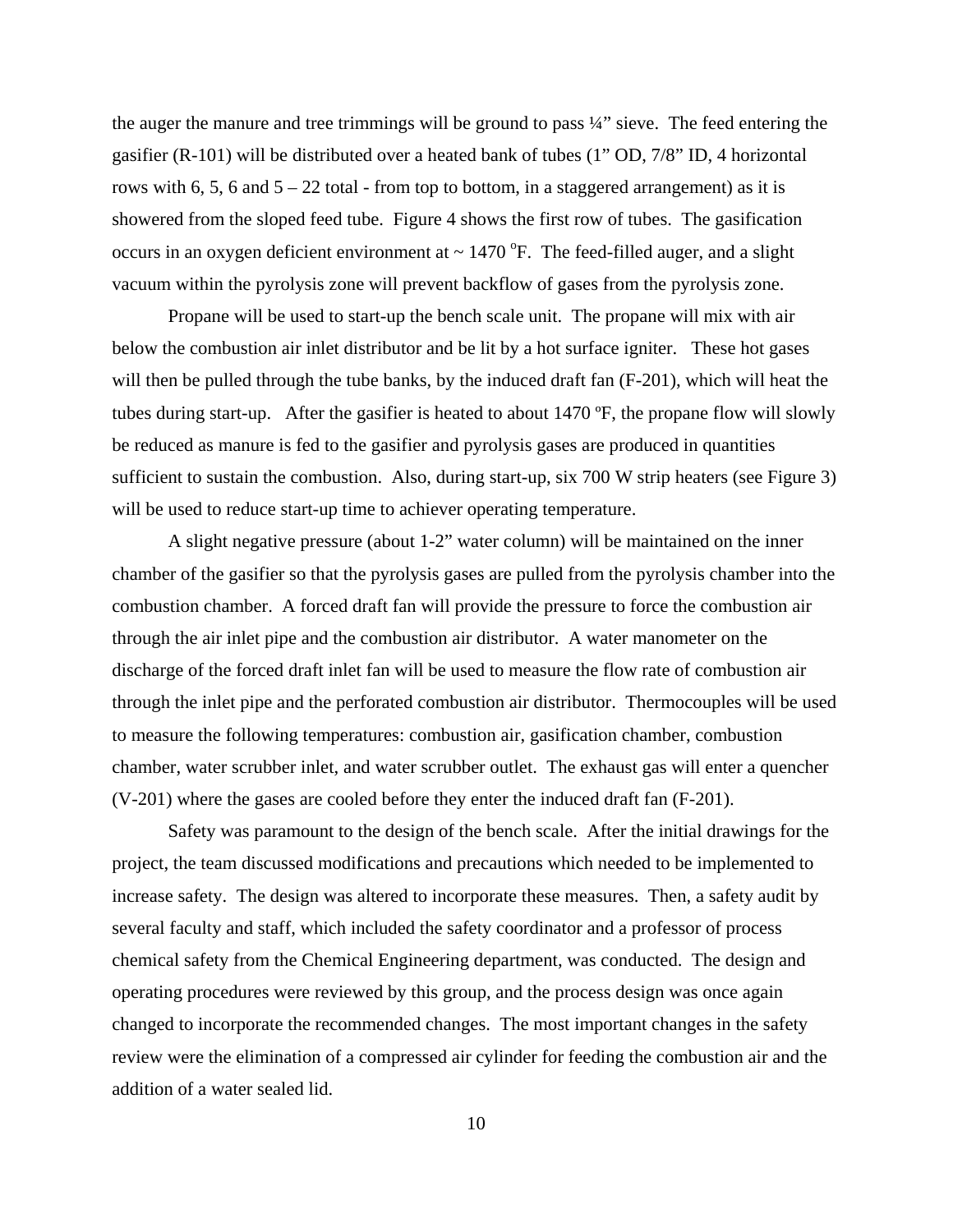There is a 3" water seal around the lipped lid of the gasifier. This seals the gasification chamber from the atmosphere, preventing introduction of excess oxygen, which could result in uncontrolled combustion. The water seal allows the gasifier lid to lift easily in case combustion occurs in the pyrolysis chamber. Also, shields are erected around the apparatus for safety. They are constructed of cement board on the sides facing the gasifier nailed to  $2x4$  studs and by  $\frac{1}{2}$ " plywood on the outside.





At the completion of this report, the bench scale unit was still under construction. However, the design has been finalized and will be constructed accordingly. Test results and analysis will be available at the competition. Photographs are presented below which present under construction views of the gasifier.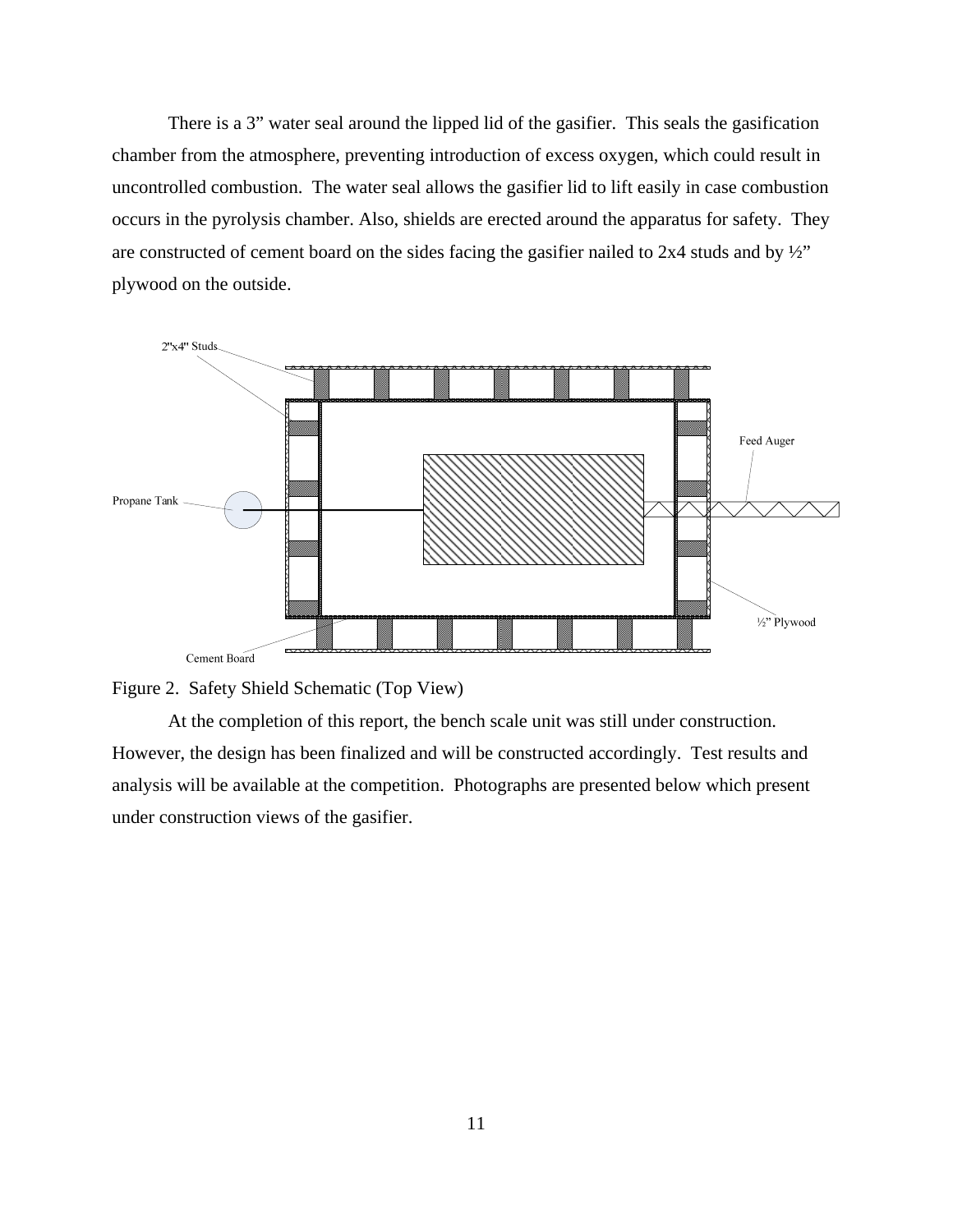



Figure 3. Strip Heaters for Start-Up Figure 4. A Tube Bank within Gasifier

#### **FULL-SCALE DESIGN**

There are several aspects that differ between the bench and full scale designs. There is a bank of tubes in the bench scale unit which provides ample heat transfer area. In the full scale unit, a portion of the combustion air will be fed through the gasifier floor into the bed of solids to provide sufficient combustion to heat the bed to the pyrolysis temperature of 1470 °F. Another difference is ash removal. In the bench scale, the ash will be removed after the unit is shut down and allowed to cool. A few bricks will be removed from the side walls, and the ash raked from the gasifier. In the full scale unit, the ash is collected in a bin at the end of the gasifier and is augered from the gasifier. The exhaust gas is water quenched and then vented through the induced draft blower in the bench scale. However, in the full scale plant unit, the gas will be utilized in a boiler and a feed dryer.

 With the premise of 3,000 head of dairy cows on each of two adjacent farms, this facility handles the partially dried manure from 6,000 cows. At 23 pounds of dry solids manure produced per cow per day with 20% moisture, the total manure feed is 173,000 lb/day of manure (138,000 lb/day of dry solids). Many farmers stockpile their manure in the dry arid climate of New Mexico; consequently manure piles are available at 20% moisture. One worker on each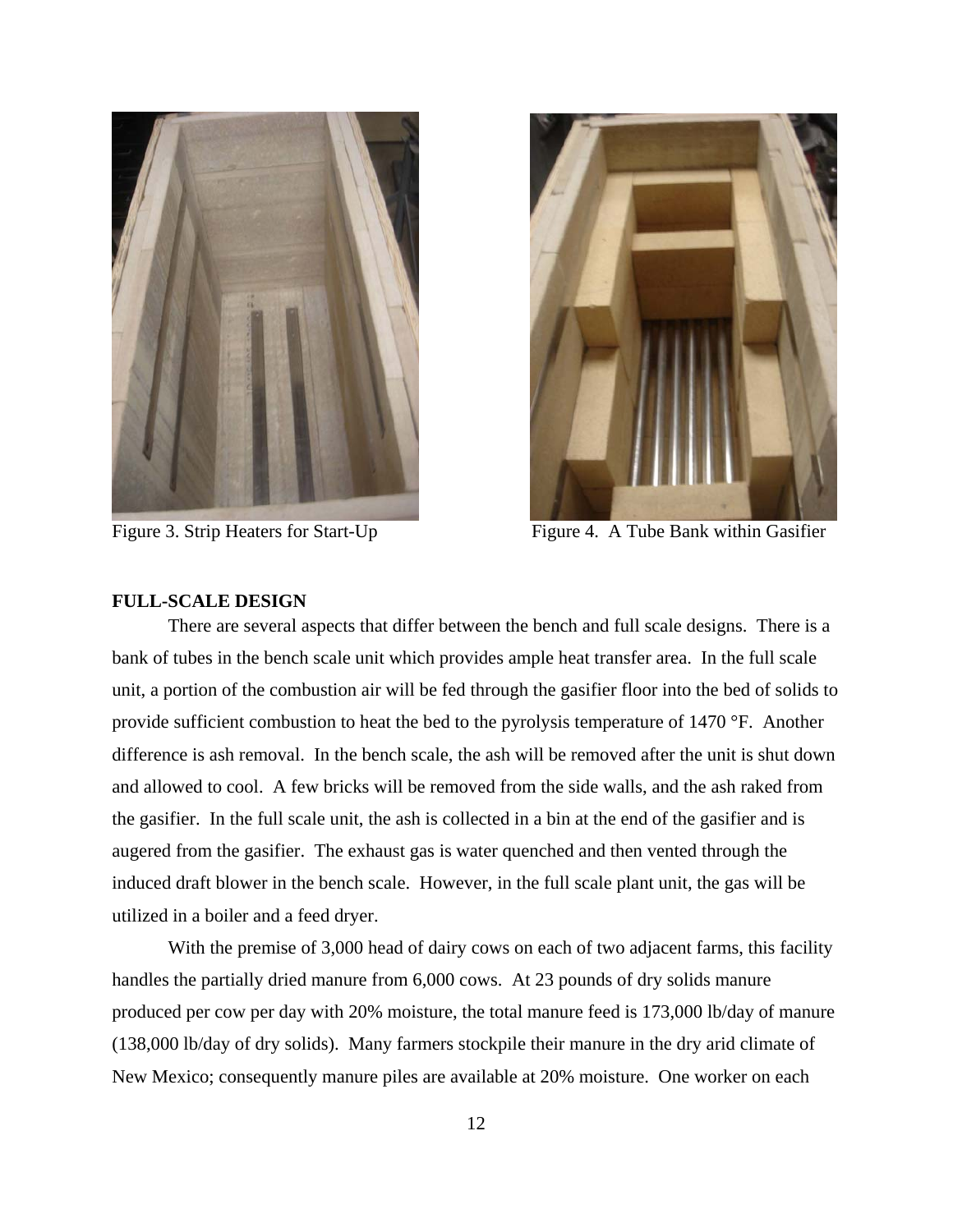dairy farm for two shifts per day will use a 35 ft<sup>3</sup> front-end loader to move the manure from the barnyard piles into a low profile roto grinder that can handle 300 ft<sup>3</sup>/hr. The manure is ground into ½" particles that are blown out the exit chute of the grinder into the open end of an 8x9x40 ft walking floor trailer. The capacity of the trailer at 30 lb/ft<sup>3</sup> of manure is 85,000 lb. The trailers will not be totally filled. Three partially filled trailers per day will feed this facility.

 The live floor trailers are used to feed the manure into the feed hopper at the plant. Thus, two of these trailers are normally at the plant site, two are being loaded at the farm sites, and there is one spare for a total of five live bottom feed trailers. The feed leaves the live floor trailers and enters an 8x10 ft augered feed hopper at a constant rate of 7,200 lb/hr. The manure will be fed and mixed with the ground tree trimmings at this point by feeding manure from a live bottom trailer on one side of the augered hopper and by feeding tree trimmings from another live bottom trailer on the other side of the hopper.

 The feed is augered from the feed hopper into a rotary dryer which contacts the feed with 800 ºF hot gases from the boiler, which cool to 400 °F within the dryer. From the dryer, the feed drops into an augered feed bin, which feeds the pyrolysis unit. Three 2' diameter augers convey the dry feed into the gasifier at three locations across the entrance of the gasifier, at a feed rate of  $240 \text{ ft}^3/\text{hr}.$ 

The gasification unit will be a fixed-bed firebrick lined gasifier. It will be designed to accept feed through three feed screws and have combustion air entering through a grated floor. The floor will be on a slight incline, from feed to ash exit. The augered feed will push the gasifying bed down the inclined floor to the ash exit. The first one third of the floor will be constructed of slotted 310 stainless steel. Forty percent of the combustion air is fed through the slotted stainless steel floor in order to gasify the bed to a temperature of 1470 °F. The raised slots for the combustion air entry will extend up and over the floor down past the slot to prevent the feed from clogging the slots. The moving gasifying bed will push the ash into an augered chamber at the end of the gasifier, which will remove the ash from the gasifier.

 The product gases exiting the gasifier enter a boiler where they are mixed with the remaining combustion air and burned at a temperature of about 3200 °F. The autoignition temperature for these gases is about 1000 °F, and the flame temperature is well above this autoignition temperature. The hot combustion gases produce 25,000 lb/hr of steam at 600 psig and superheated to 1000 °F, giving a boiler duty of 26 MMBtu/hr. The boiler package includes a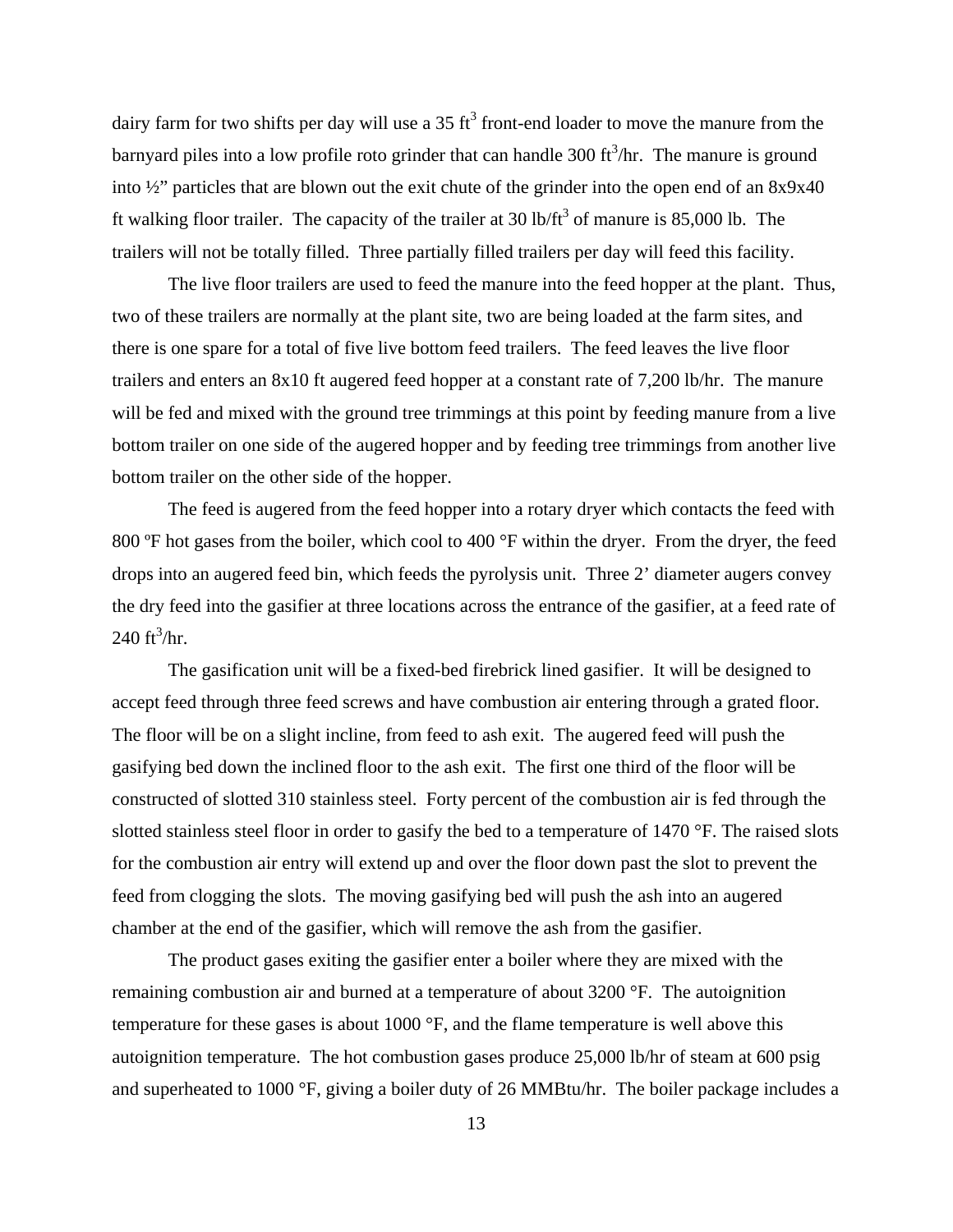combustion air blower and an induced draft blower to provide the necessary gas flow through the boiler and downstream equipment. The steam from the boiler enters a steam turbine which drives a 2 MW electric generator. The steam turbine exhausts steam at about 15 psig (250 °F) which is then used as an energy source for the on-site dairies and local companion industries.

 The 800°F gases exiting the boiler enter a rotary tumble dryer where the feed is dried to 5% moisture content and heated to 400°F. The moist gases from the feed dryer then enter a 6' diameter by 30' tall limestone scrubber which will remove any solids, scrub the  $SO_2$  to below 5 ppm, and cool the gases to 150°F. The scrubber slurry, containing about 10 wt % solids will be recirculated from the sump of the scrubber to the top of the tower by a 500 gpm centrifugal pump. The byproduct CaSO4 will be filtered from the circulating slurry in a 3' wide by 5' diameter rotary vacuum filter. The filtrate from the vacuum filter will gravity flow back to the scrubber tower sump. 36 lb/hr of  $SO_2$  enters the scrubber and  $\lt 1$  lb/hr of  $SO_2$  exits the scrubber. 75 lb/hr of CaSO4 is produced and, with the water of hydration, the total amount of solids to be land filled is about 2,300 lb/day. At \$100 per ton bulk land fill cost, the yearly expense will be about \$40,000.

The biomass produces about 0.3 lb CO, 0.023 lb  $H_2$ , and 0.086 lb CH<sub>4</sub> with a basis of 1 lb feed at 20% moisture. It produces a syngas with a heating value of  $\sim$  5400 BTU/lb feed.

The process flow diagram for the Team MANURE process is presented in Figure 5, and its stream attributes are given in Table 4.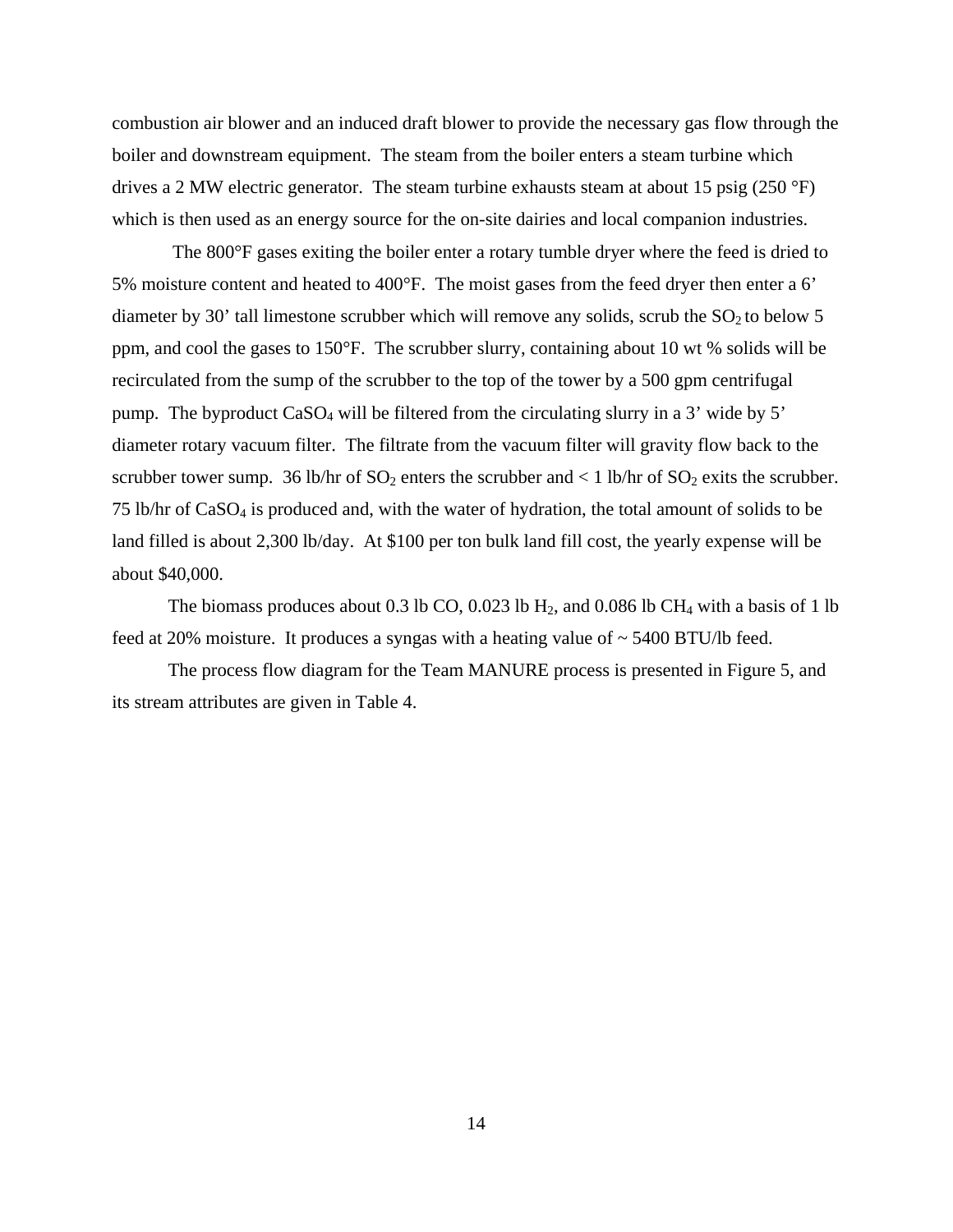

Figure 5. Full Scale Process Flow Diagram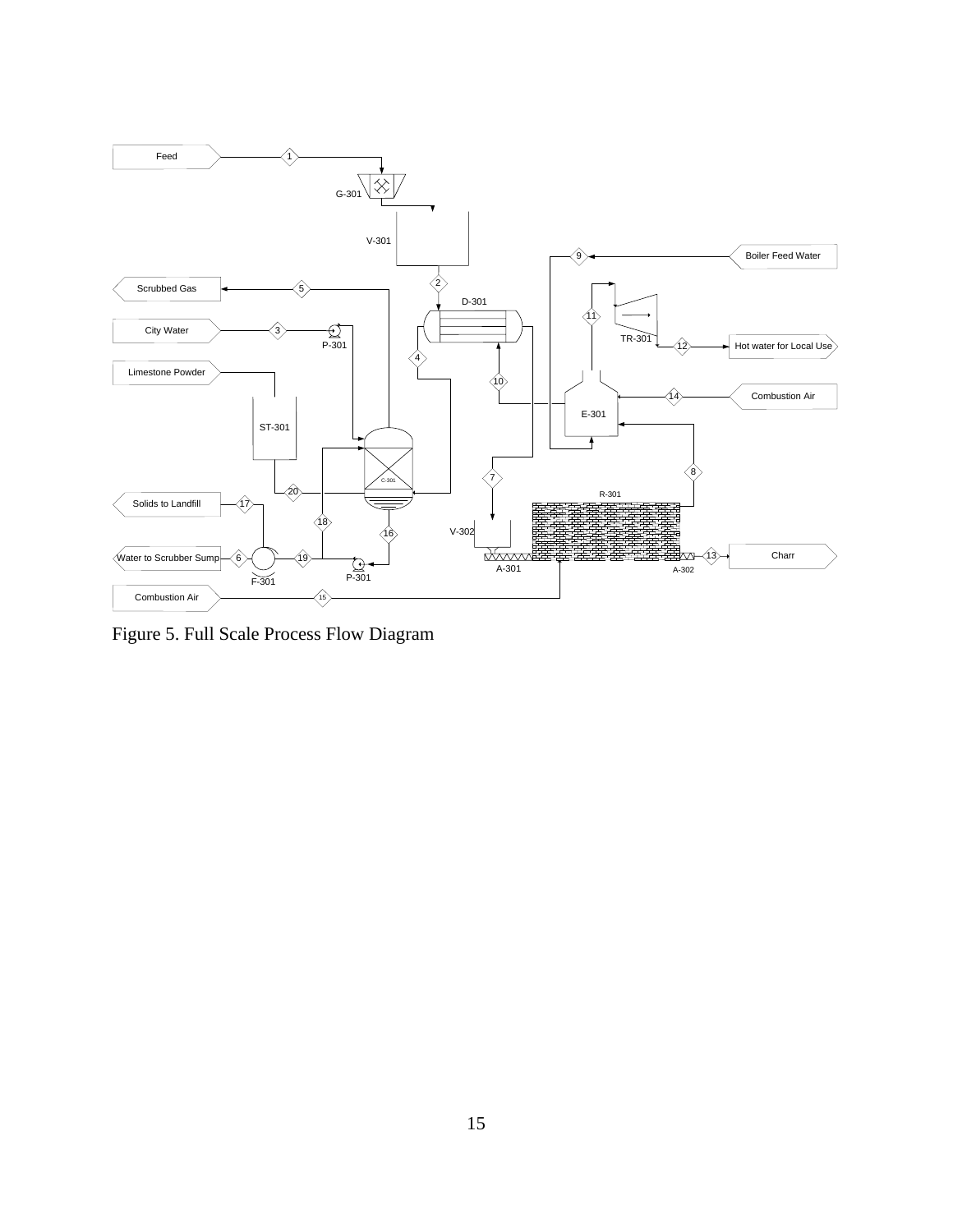| Stream#                    |              | 2           | 3        | 4        | 5             | 6            | 7           | 8        | 9            | 10       | 11            | 12           | 13       | 14           | 15       | 16                                                            | 17           | 18                 | 19 <sup>°</sup> | 20             |
|----------------------------|--------------|-------------|----------|----------|---------------|--------------|-------------|----------|--------------|----------|---------------|--------------|----------|--------------|----------|---------------------------------------------------------------|--------------|--------------------|-----------------|----------------|
| Biomass lb/hr              |              | 5,760 5,760 | $\Omega$ | $\Omega$ | $\Omega$      | $\Omega$     | 5,760       | $\Omega$ | $\Omega$     | $\Omega$ | $\Omega$      | $\Omega$     | 2,813    | $\Omega$     | $\Omega$ | $\Omega$                                                      | $\Omega$     | $\Omega$           | $\Omega$        | $\mathbf{0}$   |
| $CO$ lb/hr                 | $\Omega$     | $\Omega$    | $\Omega$ | $\Omega$ | $\Omega$      | $\Omega$     | $\Omega$    | ,297     | $\Omega$     | $\Omega$ | $\Omega$      | $\Omega$     | $\Omega$ | $\Omega$     | $\Omega$ | $\Omega$                                                      | $\Omega$     | $\Omega$           | $\Omega$        | $\mathbf{0}$   |
| H <sub>2</sub> lb/hr       | $\Omega$     | $\Omega$    | $\Omega$ | $\Omega$ | $\Omega$      | $\Omega$     | $\Omega$    | 100      | $\Omega$     | $\Omega$ | $\Omega$      | $\Omega$     | $\Omega$ | $\Omega$     | $\Omega$ | $\Omega$                                                      | $\Omega$     | $\Omega$           | $\Omega$        | $\overline{0}$ |
| $CH4$ lb/hr                | $\theta$     | 0           | $\Omega$ | $\Omega$ | $\Omega$      | $\Omega$     | $\Omega$    | 417      | $\Omega$     | $\Omega$ | $\Omega$      | $\Omega$     | $\Omega$ | $\Omega$     | $\Omega$ | $\Omega$                                                      | 0            | $\Omega$           | $\Omega$        | $\mathbf{0}$   |
| O <sub>2</sub> lb/hr       | 0            | 0           | $\Omega$ | 2,014    | 2,014         | $\Omega$     | $\Omega$    | $\Omega$ | $\Omega$     | 2,014    | $\Omega$      | $\Omega$     | $\Omega$ | 5,842        | 2,014    | $\Omega$                                                      | 0            | 0                  | $\Omega$        | $\Omega$       |
| $CO2$ lb/hr                | $\Omega$     | 0           | $\Omega$ | 5,097    | 5,097         | $\Omega$     | $\Omega$    | 2,039    | $\Omega$     | 5,097    | $\Omega$      | $\Omega$     | $\Omega$ | $\Omega$     | $\Omega$ | $\Omega$                                                      | 0            |                    | $\Omega$        | $\overline{0}$ |
| $H2O$ lb/hr                | 1,440        | 1,440       | 857      | 4,324    | 5,132         | 670          | 360         | 1,513    | 25,500       | 3,244    | 25,500 25,500 |              | $\Omega$ | $\Omega$     | $\Omega$ | 200,000                                                       | 23           | 199,307            | 693 0           |                |
| $N_2$ lb/hr                | $\Omega$     | 0           | $\Omega$ |          | 25,859 25,859 | $\Omega$     | $\Omega$    | 6,631    | $\Omega$     | 25,859   | $\Omega$      | $\Omega$     | $\Omega$ | 19,228 6,631 |          | $\Omega$                                                      |              | $\Omega$           | $\Omega$        | $\overline{0}$ |
| $SO2$ lb/hr                | $\Omega$     | $\Omega$    | $\Omega$ | 36       | $\theta$      | $\Omega$     | $\theta$    | 15       | $\Omega$     | 36       | $\Omega$      | $\Omega$     | $\Omega$ | $\Omega$     | $\Omega$ | $\Omega$                                                      | $\Omega$     | $\Omega$           | $\Omega$        | $\Omega$       |
| $CaSO4$ lb/hr              | $\Omega$     | 0           | $\Omega$ | $\Omega$ | $\Omega$      | $\Omega$     | $\Omega$    | $\Omega$ | $\Omega$     | $\Omega$ | $\Omega$      | $\Omega$     | $\Omega$ | $\Omega$     | $\Omega$ | 20,000                                                        | 77           | $\Omega$           | 77              | $\Omega$       |
| Limestone lb/hr            | 0            | 0           | $\Omega$ | $\Omega$ | $\Omega$      | $\Omega$     | $\Omega$    | $\Omega$ | $\Omega$     | $\Omega$ | $\Omega$      | 0            | $\Omega$ | $\Omega$     | $\Omega$ | 41                                                            | 0            | $\Omega$           |                 | 0 83           |
| Total Flow lb/hr           | 7,200        | 7,200       | 857      |          | 37,330 38,102 | 670          | 6,120       |          |              |          |               |              |          |              |          | 12,012 25,500 36,250 25,500 25,500 2,813 25,070 8,645 220,041 |              | 100 199,307 770 83 |                 |                |
| $Cr$ (ppm)                 | 2.1          | 2.1         | $\theta$ | $\Omega$ | $\theta$      | $\Omega$     | 2.1         | $\theta$ |              | $\theta$ | $\Omega$      | $\Omega$     | 4.3      | $\Omega$     | $\Omega$ | $\Omega$                                                      | 0            | $\Omega$           | $\overline{0}$  | $\overline{0}$ |
|                            |              |             |          |          |               |              |             |          |              |          |               |              |          |              |          |                                                               |              |                    |                 |                |
| Volumetric Flow Rate (cfm) | $\mathbf{x}$ | X           | X        |          | 11,595 10,315 | $\mathbf{X}$ | $\mathbf X$ | 11,507   | $\mathbf{X}$ | 19,658   | 616           | $\mathbf{X}$ | X        | 6,764        | 1,922    | $\mathbf x$                                                   | $\mathbf{X}$ | X                  | $\mathbf{X}$    | $\mathbf{X}$   |
| $T(^{\circ}F)$             | 70           | 70          | 70       | 250      | 150           | 150          | 400         | 1472     | 70           | 800      | 1000          | 250          | 1472     | 70           | 70       | 150                                                           | 80           | 150                |                 | 150 70         |
| $P$ (atm)                  |              |             |          |          |               |              |             |          |              |          | 40.8          | 2            |          |              |          |                                                               |              |                    |                 |                |

Table 4. Plant Unit Stream Attributes Table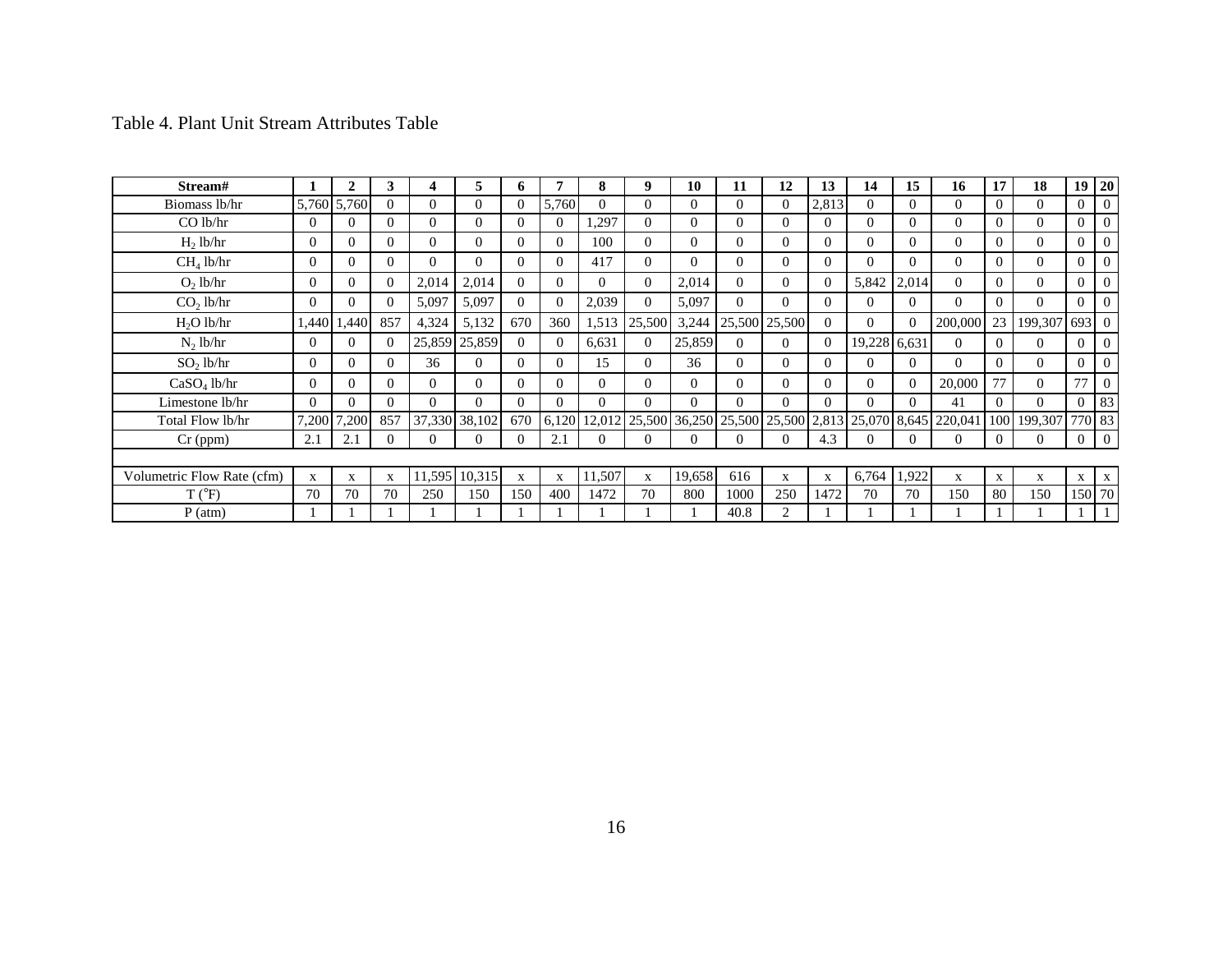#### **REGULATORY ANALYSIS**

 The process of generating energy from manure and tree trimmings should be performed in a manner that does not harm the environment. The Environmental Protection Agency (EPA) and the New Mexico Environmental Department (NMED) implement the federal and state environmental standards and regulations that govern the construction and operation of this plant. The major regulations are presented in Table 5 below.

#### **Environmental**

 After an environmental review conducted by the EPA, the plant will either be required to submit an Environmental Impact Statement (EIS), or have no significant impacts on the environment, be issued a FNSI (Finding of no significant impact), and an EIS will not be required (40 CFR 1501.4). The main environmental impact that would concern the EPA is the air emissions. The plant has the potential to produce of total suspended particulates, sulfur compounds  $(SO_2, H_2S)$ , and total reduced sulfur), carbon monoxide, and nitrogen oxides in the ambient air. The main concerns are  $SO_x$  emissions which need to be below 0.16 lbs/MMBtu. A scrubber has been designed so that emissions will be under the regulated limits. According to findings in literature and our gas scrubbing and design, none of these pollutants should be near regulated limits and a FNSI is expected to be issued<sup>15</sup>.

 Dairy farms are already required to have both a National Pollutant Discharge Elimination System (NPDES) Permit and a Discharge Permit (DP). The NPDES permit is issued by the EPA under the authority of the Clean Water Act. The DP is issued by the NMED under the authority of the New Mexico Water Quality Act. The NPDES permit is intended to protect surface water quality, while the DP is to primarily protect ground water quality, but also surface water<sup>16</sup>. The NPDES permit for the farms would not need to be modified under current regulations, but a modification of the Nutrient Management Plan (NMP) will be required<sup>17</sup>. The NMP addresses handling, storage and land application of manure and wastewater, among other things for AFOs. A Discharge Permit will be also need to be obtained<sup>18</sup>.

The gasification process does not require an operating permit from the state, because the plant is not a major pollution source and air emissions are not expected to exceed De Minimis levels. The operating permit may be obtained if desired. A construction permit must be obtained prior to commencing construction. Once obtained, all construction must comply with NMAC building  $codes^{18}$ .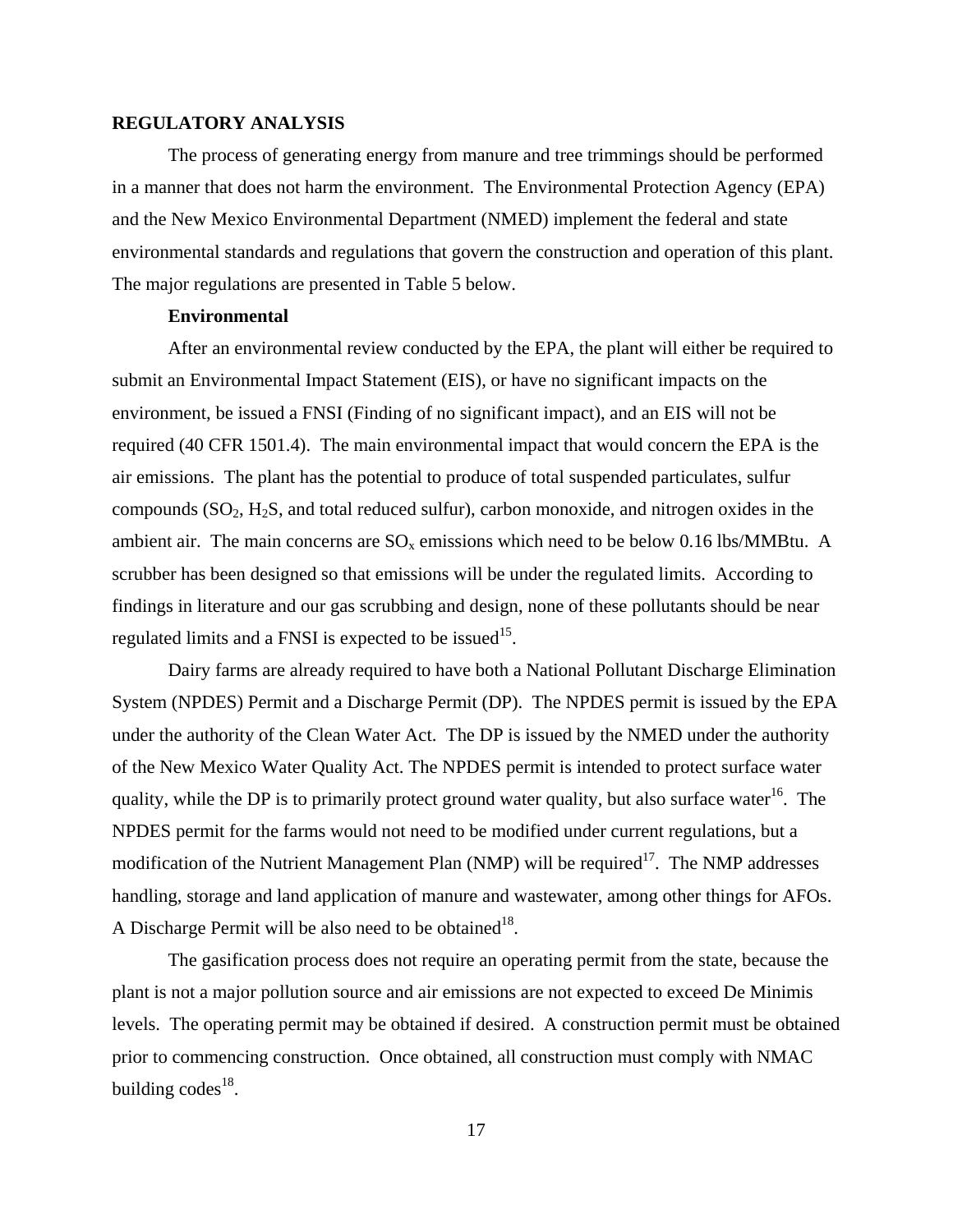A product of the gasification process is ash that will be used as fertilizer. This ash will not contain any regulated pollutants. To ensure that the ash will not be an environmental hazard, a Toxic Characteristic Leaching Procedure Test will be performed<sup>15</sup>.

#### **Renewable Energy Requirements**

Each public electric utility is required by the Renewable Portfolio Standard (RPS) to develop a reasonable cost renewable energy portfolio. Renewable energy generated within New Mexico is given preference, other factors being equal. Utilities are required to have 6% (in 2007) annual retail energy sales from renewable energy. The percentage increases by 1% until it reaches 10% in 2011. Compliance with the RPS is verified by the use of renewable energy credits (RECs). One kWh of electricity generated by biomass is worth two kWh toward the RPS. A reasonable cost threshold is also set so that the utility does not have to pay over a certain price for its renewable energy. The utilities are also required to offer a green pricing option for customers and develop a program to communicate the benefits and availability of this option<sup>19</sup>.

| Concerns     | Regulations                | Description                                                |
|--------------|----------------------------|------------------------------------------------------------|
| Air Quality  | 40 CFR 50 (National        | Sets maximum allowable concentrations of total suspended   |
|              | <b>Ambient Air Quality</b> | particulate, sulfur compounds, carbon monoxide, and        |
|              | Standards)                 | nitrogen dioxide                                           |
|              | 20 NMAC 2.3                | New Mexico ambient air quality standards                   |
| Water        | 40 CFR 122                 | National Pollutant Discharge Elimination System Permit     |
| Quality      |                            | Program                                                    |
|              | 40 CFR 131                 | <b>National Water Quality Standards</b>                    |
|              | 40 CFR 430                 | Pretreatment Regulations for New Sources of Pollution      |
|              | 20 NMAC 6.2                | Ground and Surface Water Protection                        |
|              | 20 NMAC 6.4                | Standards for designated uses of surface waters            |
| Gasification | 20 NMAC 2.43               | New Mexico Administrative Code for gasification plant      |
| Plant        |                            | operation                                                  |
|              | 20 NMAC 2.7                | Excess emissions during malfunction, startup, shutdown, or |
|              |                            | scheduled maintenance                                      |
|              | 17 NMAC 9.570              | Governs Small Power Production                             |
|              | 17 NMAC 9.572              | Renewable Energy for Electric Utilities                    |
| Worker       | 29 CFR 1,2                 | Labor practice regulations                                 |
| Safety       | 29 CFR 1910                | National Occupational Safety and Health Standards          |
|              | <b>11 NMAC 1</b>           | General Labor provisions                                   |
|              | 11 NMAC 5.1                | State Occupational Safety and Health Standards             |
| Construction | 29 CFR 1926                | Safety and Health regulations for construction             |
|              | 11 NMAC 5.3                | OSHA standards for construction                            |
|              | 14 NMAC 7.2                | <b>Regulations for Building Codes</b>                      |
|              | 20 NMAC 2.72               | <b>Construction Permits</b>                                |

|  |  | Table 5. Major Federal and State Regulations <sup>15,18</sup> |  |
|--|--|---------------------------------------------------------------|--|
|  |  |                                                               |  |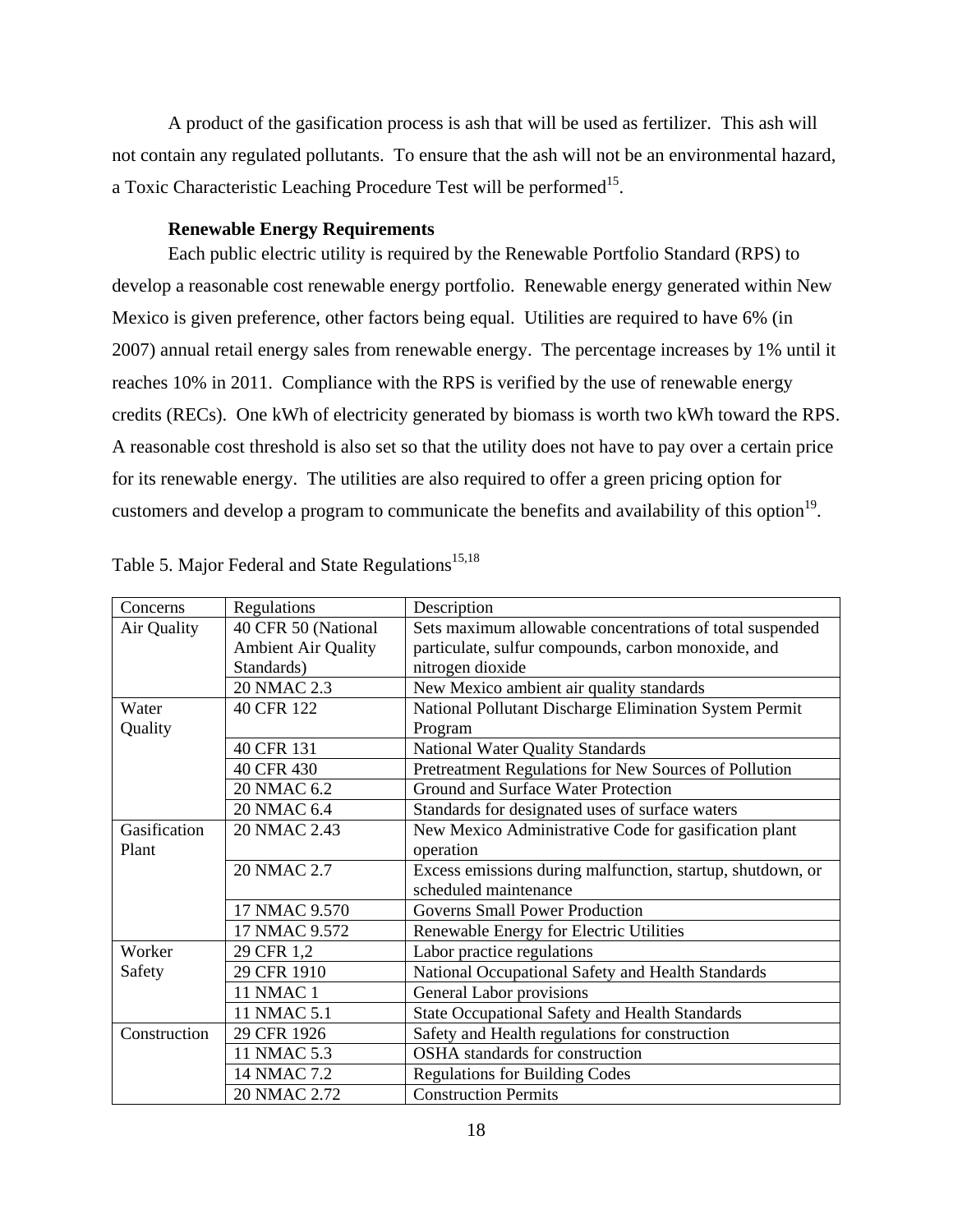#### **HEALTH AND SAFETY**

The Occupational Health and Safety Administration (29 CFR 1910.132) regulates the general requirements for proper protective equipment (PPE). All protective equipment for eyes, head, and extremities shall be provided for operators. Operators will be required to wear hard hats, safety goggles, steel toed boots, hearing protection as required, and gloves while operating equipment. To comply with the regulations, all provided PPE will be used and maintained in a sanitary and reliable condition wherever necessary due to operating conditions. All operators will be trained of when, why, and how to use all PPE. Operators will also receive training for CPR, first aid, and fire extinguisher use. All training will be performed by a qualified safety office $r^{15}$ .

#### **COMMUNITY RELATIONS**

The community will be informed of the environmental effects of manure gasification, ensuring that they are aware of environmental benefits of the project, including the creation of an alternative energy source, environmentally friendly disposal of excessive manure waste, and the elimination of soil leaching and runoff contaminants resulting from bulk manure stock-piling. The EPA is required to have the FNSI available to affected and/or interested public. The residents of the community will be provided with non-proprietary information regarding chemical use and emission. The gasification plant operators will maintain an archive of comprehensive, up-to-date Material Safety Data Sheets (MSDS) at the process site, as well as safety guidelines and emergency contact information.

 In accordance with the Emergency Planning and Community Right-to-Know Act of 1986 (EPCRA), toxic or hazardous chemicals present in amounts meeting or exceeding the regulated threshold will be reported to the community<sup>20</sup>. Information regarding process safety and emergency procedures will be provided to local emergency response units to ensure efficient and appropriate response in the event of an accident.

A community meeting will be held to inform the public of the environmental and economic impacts of the plant, at which the public will be able ask questions and voice concerns. The main focus of these meetings will be to communicate the benefits and availability of the electricity generated from manure. The public electric utilities are also required to offer a green pricing option for customers and develop a program to communicate the benefits and availability of this option.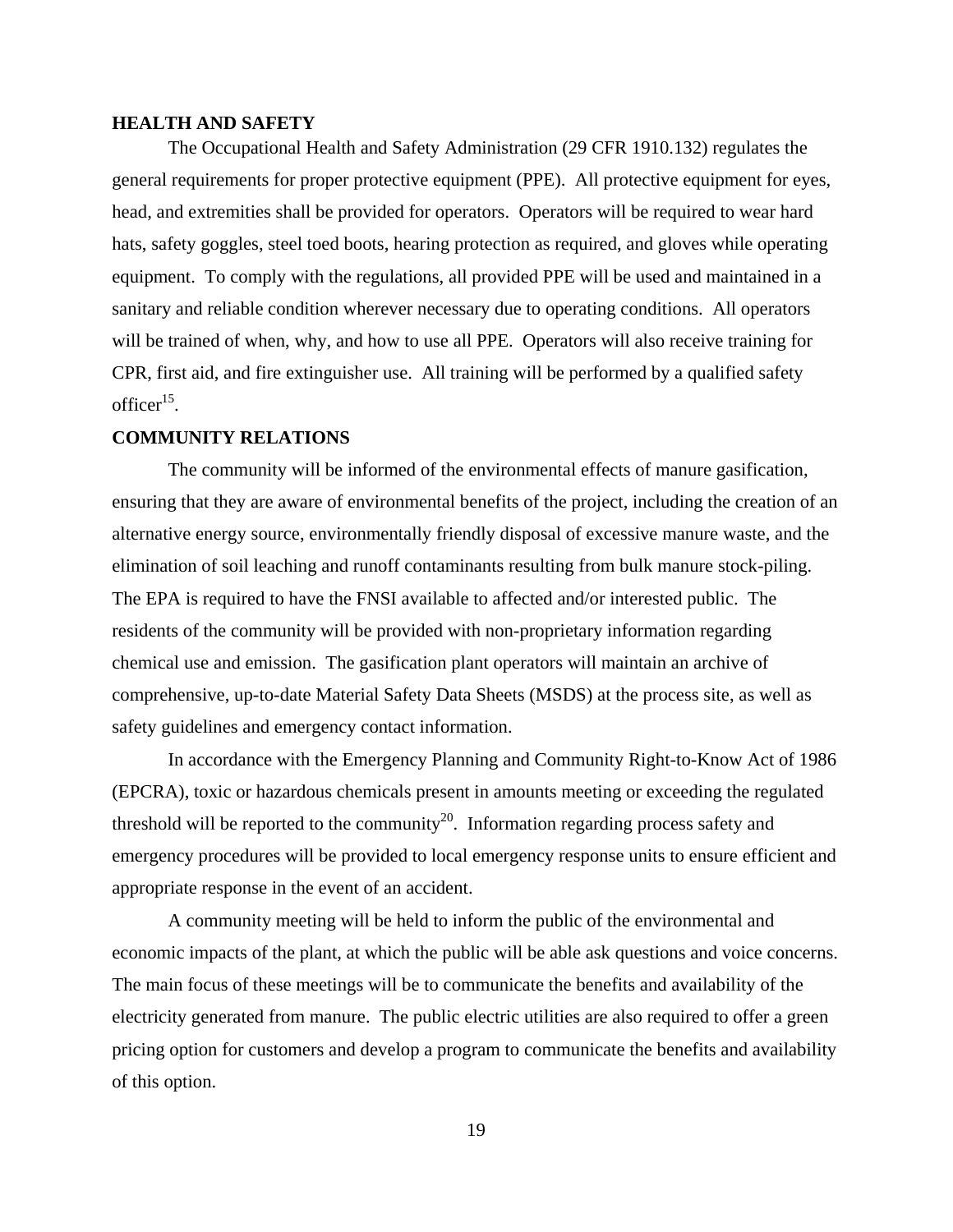### **ECONOMIC ANALYSIS**

An economic analysis of the process was conducted and a summary of the costs are outlined in the table below.

Table 6.Economic Analysis of Gasification Plant

|                                      | <b>Cost Estimation Basis</b>        | <b>Purchased Cost</b> |  |  |  |  |  |
|--------------------------------------|-------------------------------------|-----------------------|--|--|--|--|--|
| <b>Equipment Costs</b>               |                                     |                       |  |  |  |  |  |
| <b>Prep Equipment</b>                |                                     |                       |  |  |  |  |  |
| Chippers (2 total)                   | Web                                 | \$36,000              |  |  |  |  |  |
| Front End Loader (2 total)           | Web                                 | \$114,000             |  |  |  |  |  |
| Live Bottom Trailer(5 total)         | Web                                 | \$259,000             |  |  |  |  |  |
| Subtotal                             |                                     | \$409,000             |  |  |  |  |  |
| <b>Process Equipment</b>             |                                     |                       |  |  |  |  |  |
| Gasifier (1 total)                   | Furnace cost, P&T                   | \$100,000             |  |  |  |  |  |
| Dryers (1 total)                     | Web                                 | \$42,000              |  |  |  |  |  |
| Steam Boiler (1 total)               | Web                                 | \$150,000             |  |  |  |  |  |
| Conveyor/Hopper (2 total)            | Web                                 | \$56,000              |  |  |  |  |  |
| Steam Turbine (1 total)              | Web                                 | \$85,000              |  |  |  |  |  |
| Gas Scrubber (1 total)               | Web                                 | \$45,000              |  |  |  |  |  |
| Generator (1 total)                  | Web                                 | \$75,000              |  |  |  |  |  |
| Vacuum Filter (1 total)              | P&T                                 | \$50,000              |  |  |  |  |  |
| Pumps (2 total)                      | P&T                                 | \$4,000               |  |  |  |  |  |
| Limestone Storage Tank (1 total)     | P&T                                 | \$5,000               |  |  |  |  |  |
| Subtotal                             |                                     | \$612,000             |  |  |  |  |  |
| <b>Total Equipment Costs</b>         |                                     | \$1,021,000           |  |  |  |  |  |
| <b>Construction and Installation</b> |                                     |                       |  |  |  |  |  |
| <b>Equipment Installation</b>        | 200% of Process Equipment Cost      | \$1,226,000           |  |  |  |  |  |
| <b>Construction Expense</b>          | 100% of Process Equipment Cost      | \$612,000             |  |  |  |  |  |
| Subtotal                             |                                     | \$1,838,000           |  |  |  |  |  |
| <b>Fixed Capital Investment</b>      |                                     | \$2,860,000           |  |  |  |  |  |
| <b>Working Capital</b>               | 15% of Fixed Capital Investment     | \$153,000             |  |  |  |  |  |
| <b>Total Capital Investment</b>      |                                     | \$3,013,000           |  |  |  |  |  |
|                                      | <b>Yearly Costs</b>                 |                       |  |  |  |  |  |
| <b>Labor Costs</b>                   | \$50,000/person/year with 7 workers | \$350,000             |  |  |  |  |  |
| <b>Operation and Maintenance</b>     |                                     |                       |  |  |  |  |  |
| Maintenance & Repairs                | 6% of Fixed Capital Investment      | \$172,000             |  |  |  |  |  |
| <b>Operating Supplies</b>            | 15% of Maintenance & Repairs        | \$26,000              |  |  |  |  |  |
| <b>Utilities</b>                     | 5% of Fixed Capital Investment      | \$143,000             |  |  |  |  |  |
| Local Taxes & Insurance              | 1% of Fixed Capital Investment      | \$29,000              |  |  |  |  |  |
| Limestone                            |                                     | \$15,000              |  |  |  |  |  |
| <b>Land Filling</b>                  |                                     | \$40,000              |  |  |  |  |  |
| Subtotal                             |                                     | \$425,000             |  |  |  |  |  |
| <b>Total Yearly Costs</b>            |                                     | \$775,000             |  |  |  |  |  |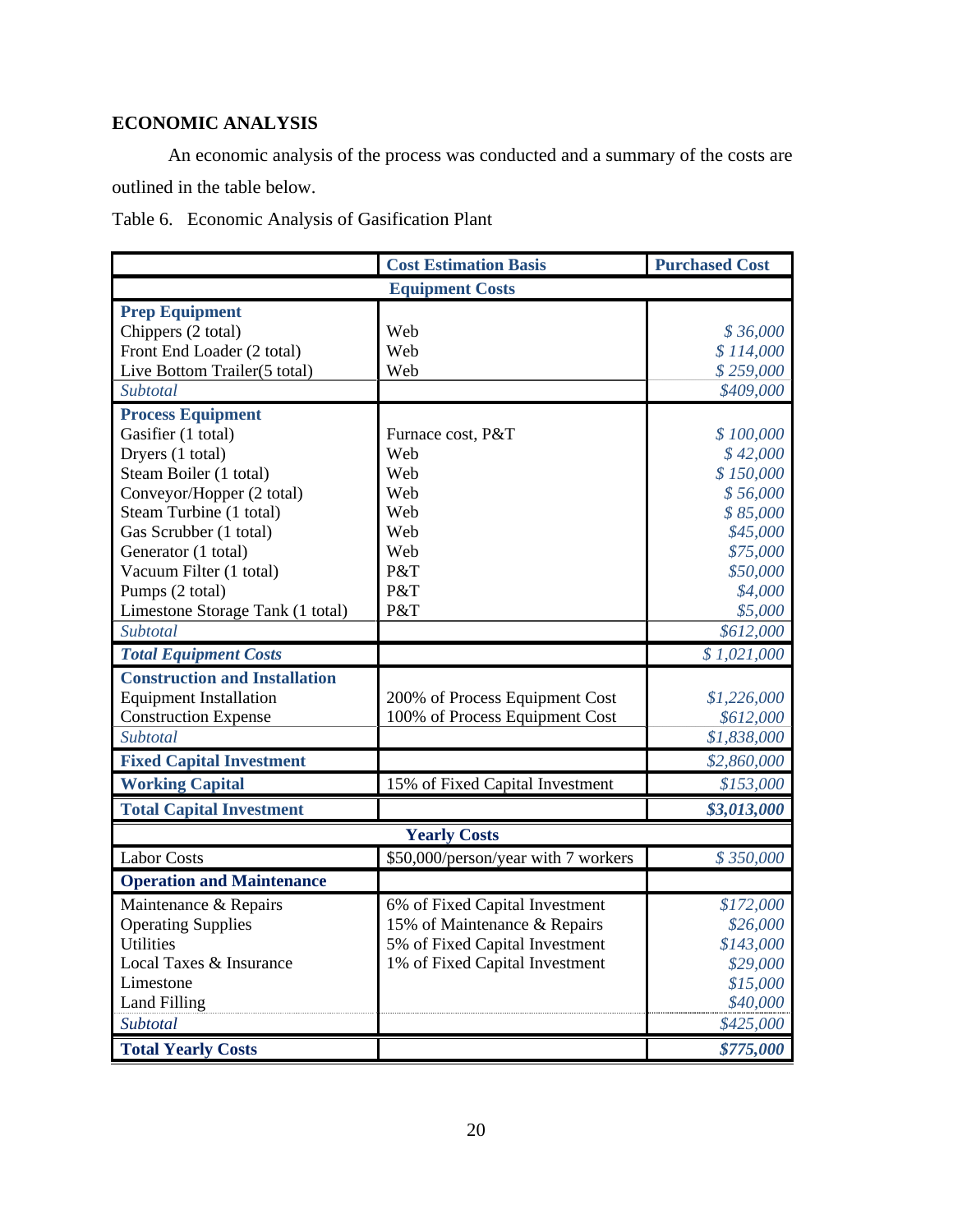The total capital investment is \$3.0 million for the gasification plant. The electricity capacity was determined based on electrical energy produced by wood fired power plants; in particular information was used from the McNeil Power Station in Vermont: *"To run McNeil at*  full load, approximately 76 tons of whole-tree chips are consumed per hour. At full load, the *plant can generate 50 megawatts (MW) of electricity."* The heating value of dry manure is approximately equal to the heating value of the scrub trees and limbs and tree tops used as fuel for the McNeil plant<sup>23</sup>. At 138,000 lb/day (2.875 tons/hr) the current facility will produce 4% of the electricity produced by the McNeil facility for a total of 2 MW of electricity. At \$0.063/kWh for electricity supplied to the grid the yearly benefits for electric sales is \$1.04 million/yr. Also, the project economics is premised upon selling the residual energy (47% of the manure heating value is sold) in the steam turbine exhaust to local industry at natural gas cost of \$3.50/MMBtu, for yearly sales of \$442,000.

Using an income tax rate of 36%, a yearly income of \$1.48 million, yearly operating costs of \$775,000 the interest rate of return (IRR) is 14%. And, with net income of \$705,000 and a capital cost of \$3.0 million, the payout is about 3.5 years.

 There are a number of tax credits that apply to the process. The Renewable Electricity Production Tax Credit is a corporate tax credit for electricity generated by qualified energy resources. Open-loop biomass receives \$0.01/kWh for up to five years (\$175,000 per yr). The Biomass Equipment and Materials Deduction allows the deduction of the value of biomass equipment and materials used for processing biopower in determining the amount of compensating tax due. The compensating tax is 5% of the value of the property, and the deduction is similar to a sales tax exemption. The IRR accounting for the Renewable Electricity Production Tax Credit is 18%.

#### **CONCLUSIONS**

 Team MANURE concludes that a biomass gasification plant is the most viable way to dispose of manure, decrease pollution, and generate renewable energy. A gasification facility, which can be located between two dairy farms, will create both electricity and low level energy which can be used on site, as well as sold to local industries. This design is economically feasible with a net income of \$705,000 and IRR of 18%.

21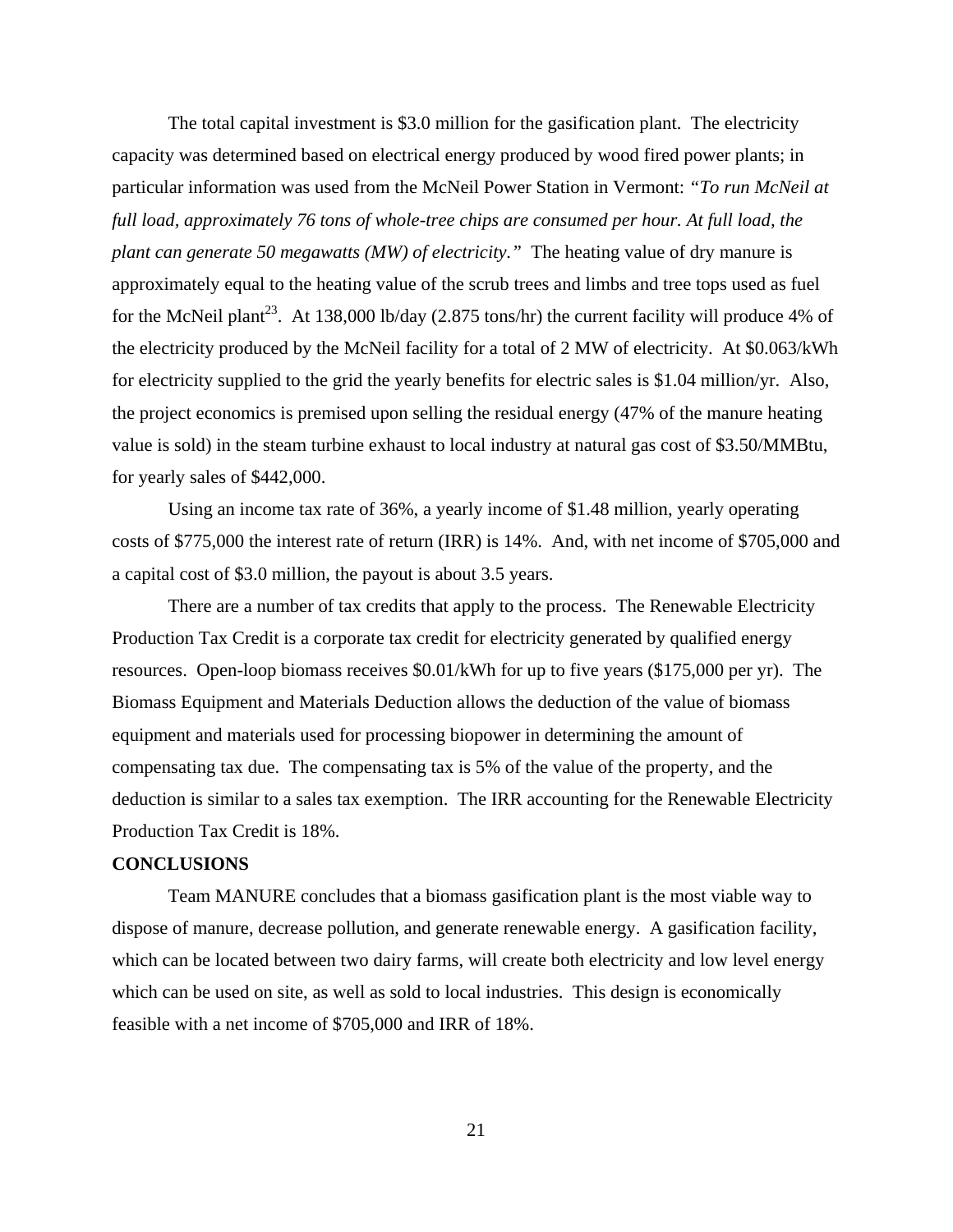#### **REFERENCES**

- 1. "What is EPA Doing About Animal Waste Management?" 26 Feb. 2007. EPA. <http://www.epa.gov/region9/animalwaste/action.html>.
- 2. "What's the Problem?" 26 Feb. 2007. EPA. <http://www.epa.gov/region9/animalwaste/problem.html>.
- 3. Gaura, Maria A. "270 Cows Generating Electricity for Farm." San Francisco Chronicle 14 May 2004. <http://www.sfgate.com/cgibin/article.cgi?f=/c/a/2004/05/14/BAGJG6LG3R15.DTL>.
- 4. "Energy Efficiency and Renewable Energy." 14 Mar. 2006. US Department of Energy. <http://www1.eere.energy.gov/biomass/economic\_growth.html>.
- 5. Hoodenpyle, Kyle. DPNM Biomass Project 2005. Agri-Energy and the Dairy Producers of New Mexico. <http://www.jfmaddox.org/files/DPNMBiomassFinalReport.pdf>.
- 6. Cabrera, Victor E. The New Mexico Dairy Industry. New Mexico State University. <http://spectre.nmsu.edu/dept/docs/DAIR/NM\_Dairy.pdf>.
- 7. "Biomass Gasification." 2001. Renewable Energy Technologies. <http://www.cogeneration.net/biomass\_gasification.htm>.
- 8. Wilkie, Ann C. "Anaerobic Digestion of Dairy Manure: Design and Process Considerations." Dairy Manure Management: Treatment, Handling, and Community Relations (2005): 301-312. <http://dairy.ifas.ufl.edu/2005/NRAES-176-March2005 p301-312.pdf>.
- 9. Value-Added Chemicals From Animal Manure. Washington State University. 2003. <http://www.pnl.gov/main/publications/external/technical\_reports/PNNL-14495.pdf>.
- 10. "Dilute Acid Hydrolysis." 26 Jan. 2006. US Department of Energy. <http://www1.eere.energy.gov/biomass/dilute\_acid.html>.
- 11. http://www.nrel.gov/biomass/proj\_biochemical\_conversion.html
- 12. Paisley, Mark A. "Biomass Energy." Kirk-Othmer Encyclopedia of Chemical Technology. John Wiley & Sons.
- 13. <http://www.nrel.gov/docs/fy00osti/28009.pdf>
- 14. "Biomass Cofiring in Coal-Fired Boilers." June 2004. US Department of Energy. <http://www1.eere.energy.gov/biomass/pdfs/33811.pdf>.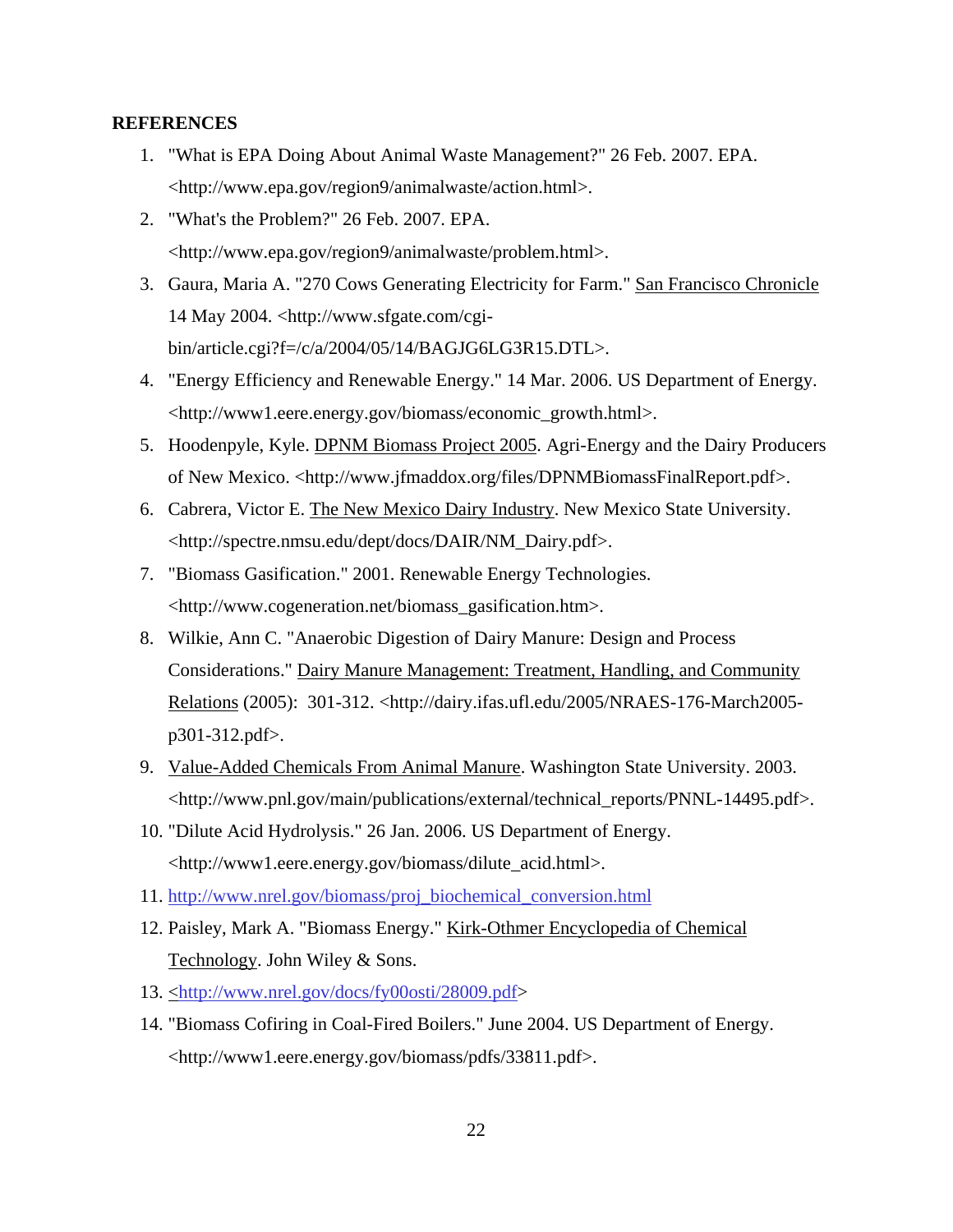- 15. "Electronic Code of Federal Regulations (E-CFR)." 7 Aug. 2006. US Government. <http://ecfr.gpoaccess.gov/cgi/t/text/text-idx?c=ecfr&tpl=%2Findex.tpl>.
- 16. "Questions & Answers on CAFOs." 3 July 2003. New Mexico Environment Department. <http://www.nmenv.state.nm.us/swqb/cafoq\_a.html>.
- 17. Stine, Scott W. "NPDES Question." E-mail to Latosha M. Johnson. 7 Mar. 2007.
- 18. "The Official Site of the New Mexico Administrative Code." 1 Mar. 2007. <http://www.nmcpr.state.nm.us/NMAC/>.
- 19. "New Mexico Incentives for Renewables and Efficiency." 2007. <http://www.dsireusa.org/library/includes/map2.cfm?CurrentPageID=1&State=NM&RE  $=1$  & EE=1>.
- 20. "TITLE 42--THE PUBLIC HEALTH AND WELFARE." 8 Jan. 2004. <http://www.access.gpo.gov/uscode/title42/chapter116\_.html>.
- 21. Timmerhaus, Klaus D., Max S. Peters, and Ronald E. West. Plant Design and Economics for Chemical Engineers. McGraw Hill, 2003.
- 22. "2005 Comprehensive Nutrient Management Plan State Survey." 2006. NASDA Research Foundation. <http://www.cnmpwatch.com/states.php?state=nm>.
- 23. "Joseph C. McNeil Generating Station." Burlington Electric Department. <http://www.burlingtonelectric.com/specialtopics/mcneil.htm>.
- 24. Leon's Mfg. Company Inc. 2004. <http://www.leonsmfg.com/surplus.html>.
- 25. "National Trailer Dealers Association." 2004. <http://ntda.vihn.net/detail.asp?recordid=100082852&IndID=2&Cat=15>.
- 26. "PROCESSING COST ANALYSIS FOR BIOMASS FEEDSTOCKS." 2002. <http://bioenergy.ornl.gov/pdfs/ornltm-2002199.pdf>.
- 27. "Roto Grind Tub Grinders." 2005. <http://www.rotogrind.com/prices.html>.
- 28. Chang, Francis H. Energy and Sustainability Comparisons of Anaerobic Digestion and Thermal Technologies for Processing Animal Waste. 2004. <http://asae.frymulti.com/request.asp?JID=5&AID=16755&CID=can2004&T=2>.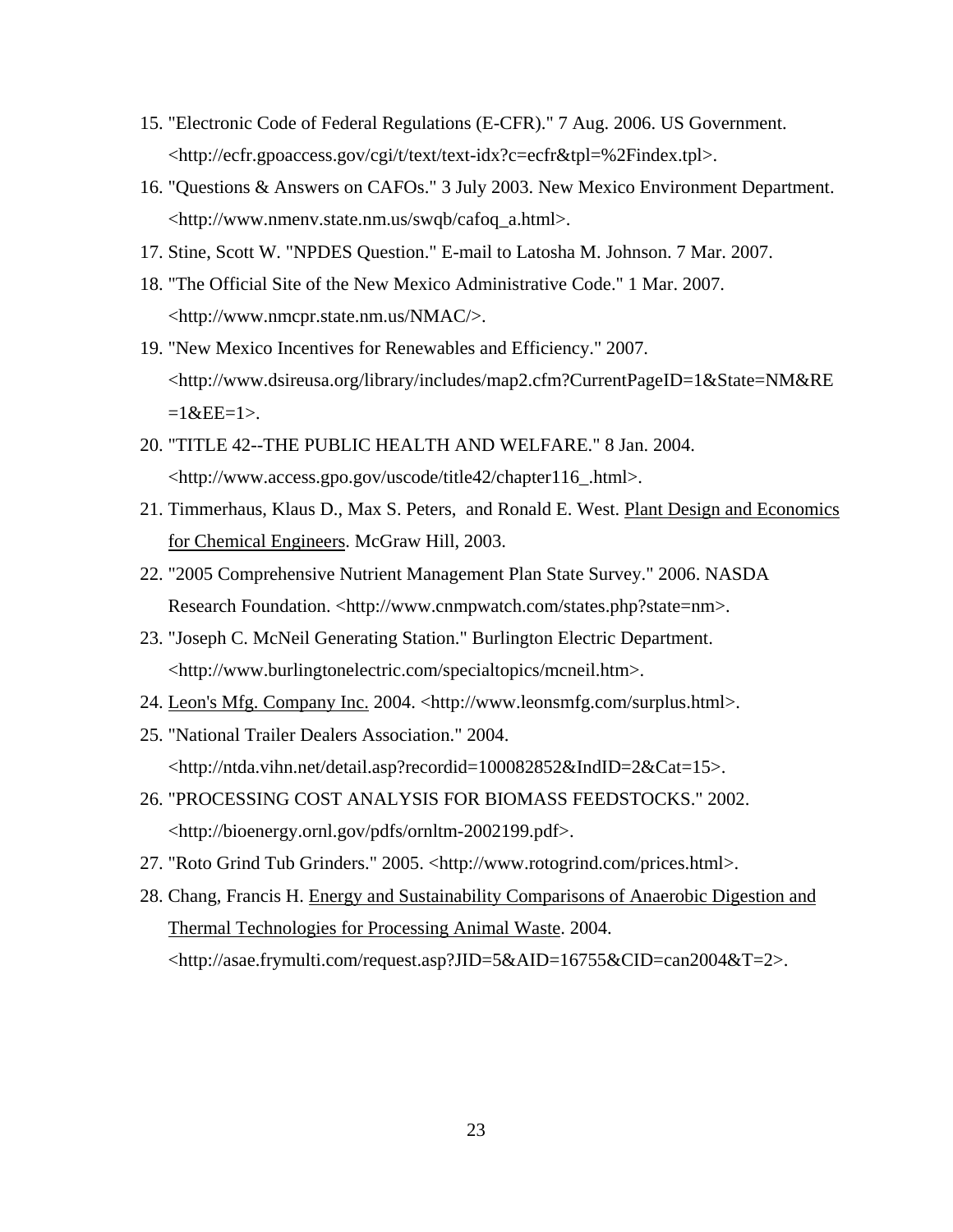

March 7, 2007

Melissa Buckmaster University of Arkansas Task 4 Team

Dear Melissa:

 Thank you for allowing me to review your project, "Conversion of Biomass Resource to Useful Forms of Energy and Other Products." I enjoyed the report and I think it demonstrates the viability of using manure and tree trimmings as a renewable energy resource. Below are some comments regarding the health and legal issues in your report.

1. Although you mention that air and water pollutants will be minimal, you should probably state what the pollutants will be and their amounts for converting 138,000 lbs of dry manure per day. In particular, what will be the fate of  $NO<sub>x</sub>$  in the scrubbed gas and phosphates in the drain water?

2. Under "Health and Safety" it states that operators will be trained in the use of PPE but does not mention who will do the training. You might point out that training will be performed by a qualified safety officer.

3. As an added precaution in both your bench scale and full scale designs, I suggest you install sufficient check valves to prevent the possibility of gas backflow.

 Your team has obviously been very thorough in putting together this project and I hope this review is helpful. I wish you the best of luck in the competition.

Sincerely,

 Glen Akridge, Ph.D. Laboratory & Safety Manager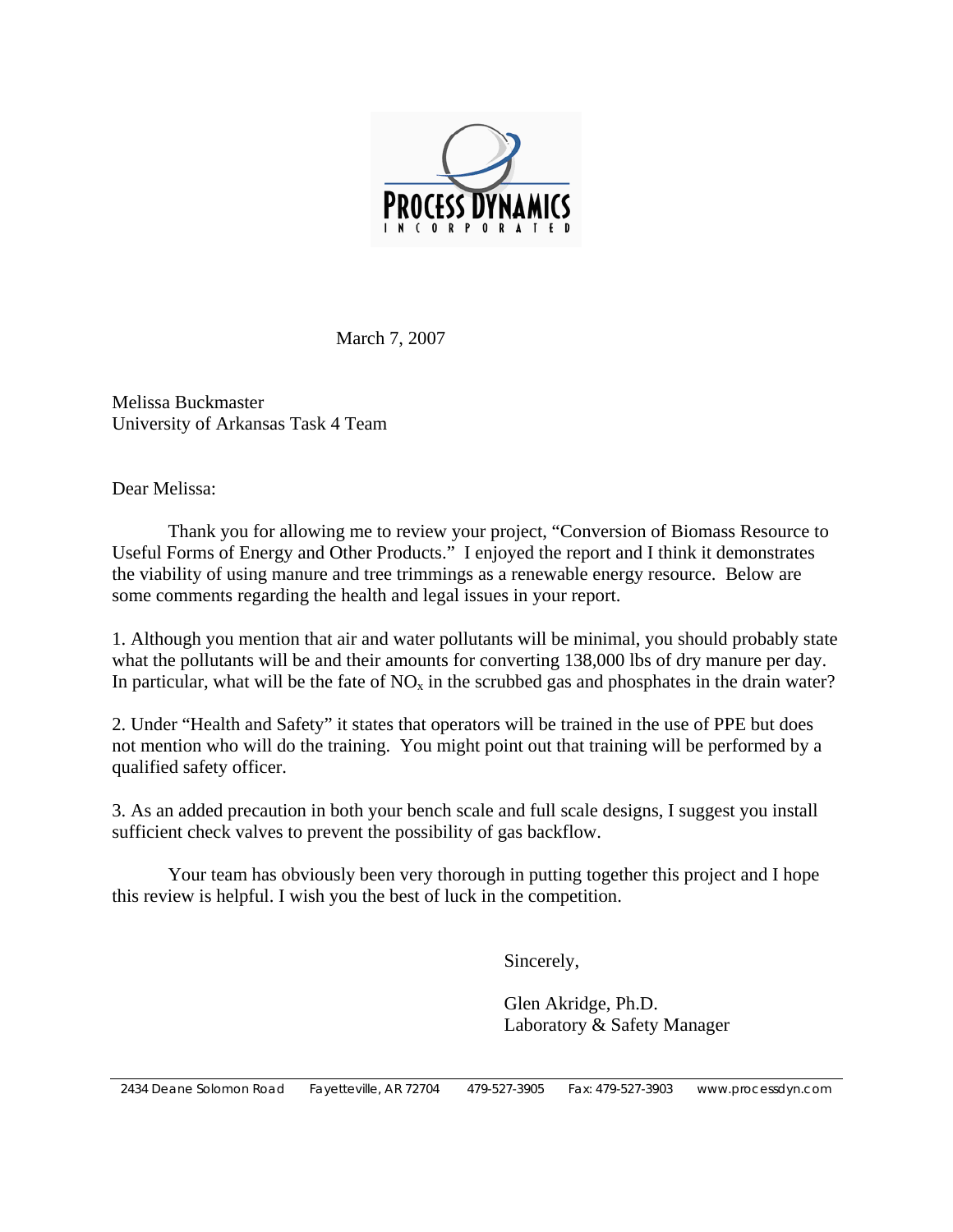

#### BIOENGINEERING RESOURCES, INC.

1650 Emmaus Road, Fayetteville, Arkansas 72701 479-521-2745 • FAX 479-521-2749

March 8, 2007

Task 4 Team University of Arkansas **Bell Engineering Center** Fayetteville, AR 72701

Dear Task 4 Team:

I have read your report on the "Conversion of Biomass Resource to Useful Forms of Energy and Other Products." I was impressed with your technology evaluation and agree with your choice for the fixed bed gasification process. It provides a relatively less complicated design that is practical for use in a large dairy operation.

You have requested that I review the Health and Legal Issues associated with your design project. Your focus on the Federal and State regulations cover all of the immediate concerns that would affect construction, startup and operations. It was properly investigated and well presented.

I think that it would be beneficial to have a personnel safety plan developed for any potential operational failures, procedures for emergency shut down, as well as possible alternate means of ash disposal. There is also the possibility of tar condensation and soot formation in your exhaust gas quencher that would necessarily contact your waste water stream. Waste water disposal should also be addressed.

Sincerely,

Sean Slape **Plant Manager** Bioengineering Resources Inc.